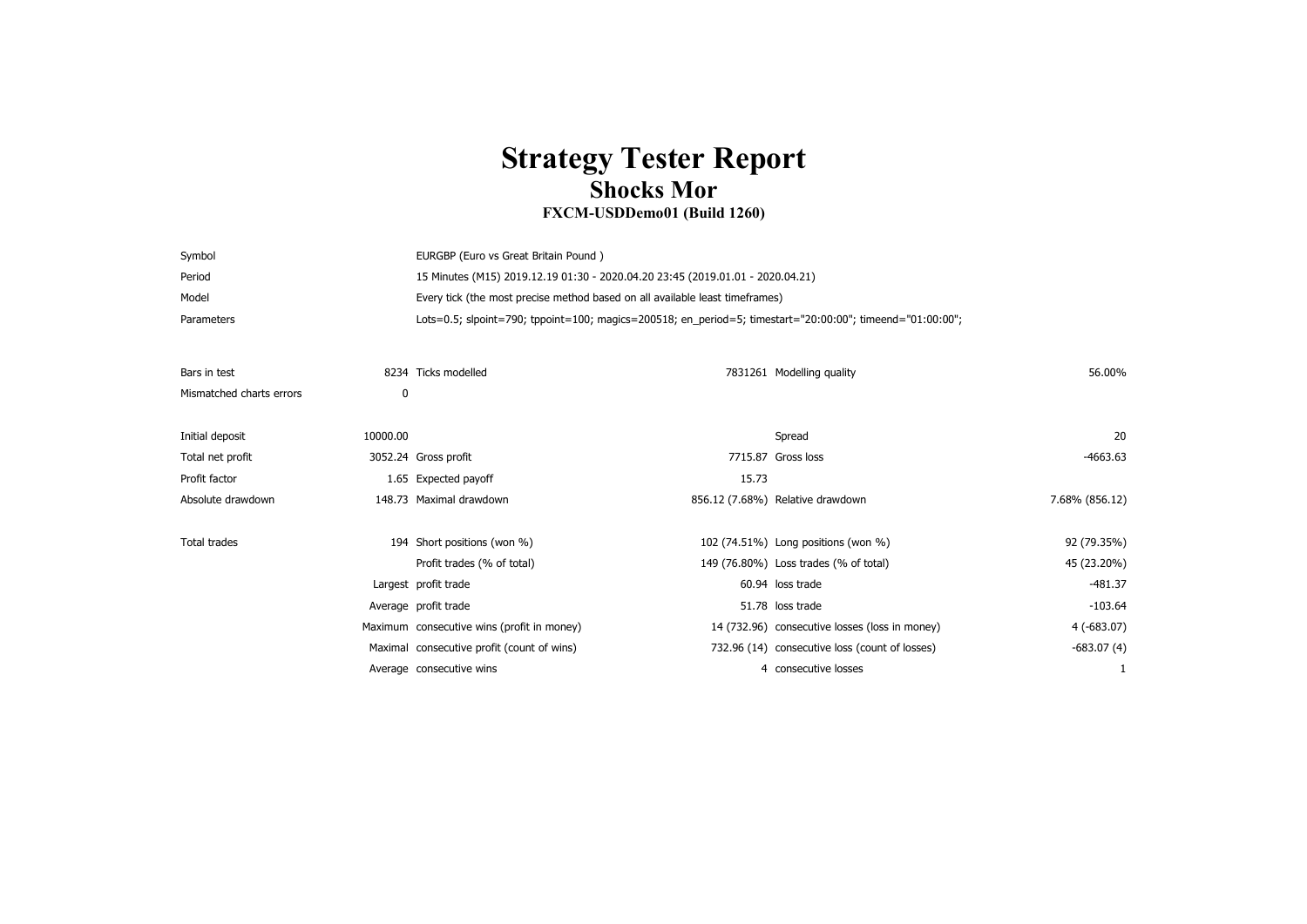|                | Balance / Equity / Every tick (the most precise method based on all available least timeframes to generate each tick) / 56.00% |          |                |          |                   |            |                   |            | 13029              |
|----------------|--------------------------------------------------------------------------------------------------------------------------------|----------|----------------|----------|-------------------|------------|-------------------|------------|--------------------|
|                |                                                                                                                                |          |                |          |                   |            |                   |            |                    |
|                |                                                                                                                                |          |                |          |                   |            |                   |            | 12379              |
|                |                                                                                                                                |          |                |          |                   |            |                   |            | 11730              |
|                |                                                                                                                                |          |                |          |                   |            |                   |            | 11080              |
|                |                                                                                                                                |          |                |          |                   |            |                   |            |                    |
|                |                                                                                                                                |          |                |          |                   |            |                   |            | 10431              |
| 25<br>17<br>9  | 33<br>41<br>49                                                                                                                 | 57<br>65 | 73<br>82       | 90<br>98 | 106<br>114<br>122 | 130<br>138 | 154<br>146<br>162 | 178<br>170 | 9782<br>194<br>186 |
| $\#$           | Time                                                                                                                           | Type     | Order          | Size     | Price             | S/L        | T/P               | Profit     | Balance            |
| $\mathbf{1}$   | 2019.12.19 20:09                                                                                                               | sell     | $\mathbf{1}$   | 0.50     | 0.85398           | 0.00000    | 0.00000           |            |                    |
| $\overline{2}$ | 2019.12.19 20:09                                                                                                               | modify   | $\mathbf{1}$   | 0.50     | 0.85398           | 0.86188    | 0.85298           |            |                    |
| 3              | 2019.12.20 09:09                                                                                                               | close    | $\mathbf{1}$   | 0.50     | 0.85306           | 0.86188    | 0.85298           | 56.06      | 10056.06           |
| $\overline{4}$ | 2019.12.20 20:39                                                                                                               | sell     | $\overline{2}$ | 0.50     | 0.85064           | 0.00000    | 0.00000           |            |                    |
| 5              | 2019.12.20 20:39                                                                                                               | modify   | $\overline{2}$ | 0.50     | 0.85064           | 0.85854    | 0.84964           |            |                    |
| 6              | 2019.12.23 10:09                                                                                                               | close    | $\overline{2}$ | 0.50     | 0.85082           | 0.85854    | 0.84964           | $-10.97$   | 10045.09           |
| $\overline{7}$ | 2019.12.27 00:22                                                                                                               | buy      | 3              | 0.50     | 0.85301           | 0.00000    | 0.00000           |            |                    |
| 8              | 2019.12.27 00:22                                                                                                               | modify   | $\overline{3}$ | 0.50     | 0.85301           | 0.84511    | 0.85401           |            |                    |
| 9              | 2019.12.27 02:09                                                                                                               | t/p      | 3              | 0.50     | 0.85401           | 0.84511    | 0.85401           | 60.92      | 10106.01           |
| $10\,$         | 2019.12.30 00:01                                                                                                               | buy      | $\overline{4}$ | 0.50     | 0.85357           | 0.00000    | 0.00000           |            |                    |
| 11             | 2019.12.30 00:01                                                                                                               | modify   | $\overline{4}$ | 0.50     | 0.85357           | 0.84567    | 0.85457           |            |                    |
| 12             | 2019.12.30 01:01                                                                                                               | t/p      | $\overline{4}$ | 0.50     | 0.85457           | 0.84567    | 0.85457           | 60.92      | 10166.93           |
| 13             | 2019.12.30 20:03                                                                                                               | sell     | 5              | 0.50     | 0.85478           | 0.00000    | 0.00000           |            |                    |
| 14             | 2019.12.30 20:03                                                                                                               | modify   | 5              | 0.50     | 0.85478           | 0.86268    | 0.85378           |            |                    |
| 15             | 2019.12.30 20:39                                                                                                               | t/p      | 5              | 0.50     | 0.85378           | 0.86268    | 0.85378           | 60.93      | 10227.86           |
| 16             | 2019.12.30 22:09                                                                                                               | sell     | 6              | 0.50     | 0.85454           | 0.00000    | 0.00000           |            |                    |
| 17             | 2019.12.30 22:09                                                                                                               | modify   | 6              | 0.50     | 0.85454           | 0.86244    | 0.85354           |            |                    |
| 18             | 2019.12.31 00:00                                                                                                               | close    | 6              | 0.50     | 0.85361           | 0.86244    | 0.85354           | 56.67      | 10284.53           |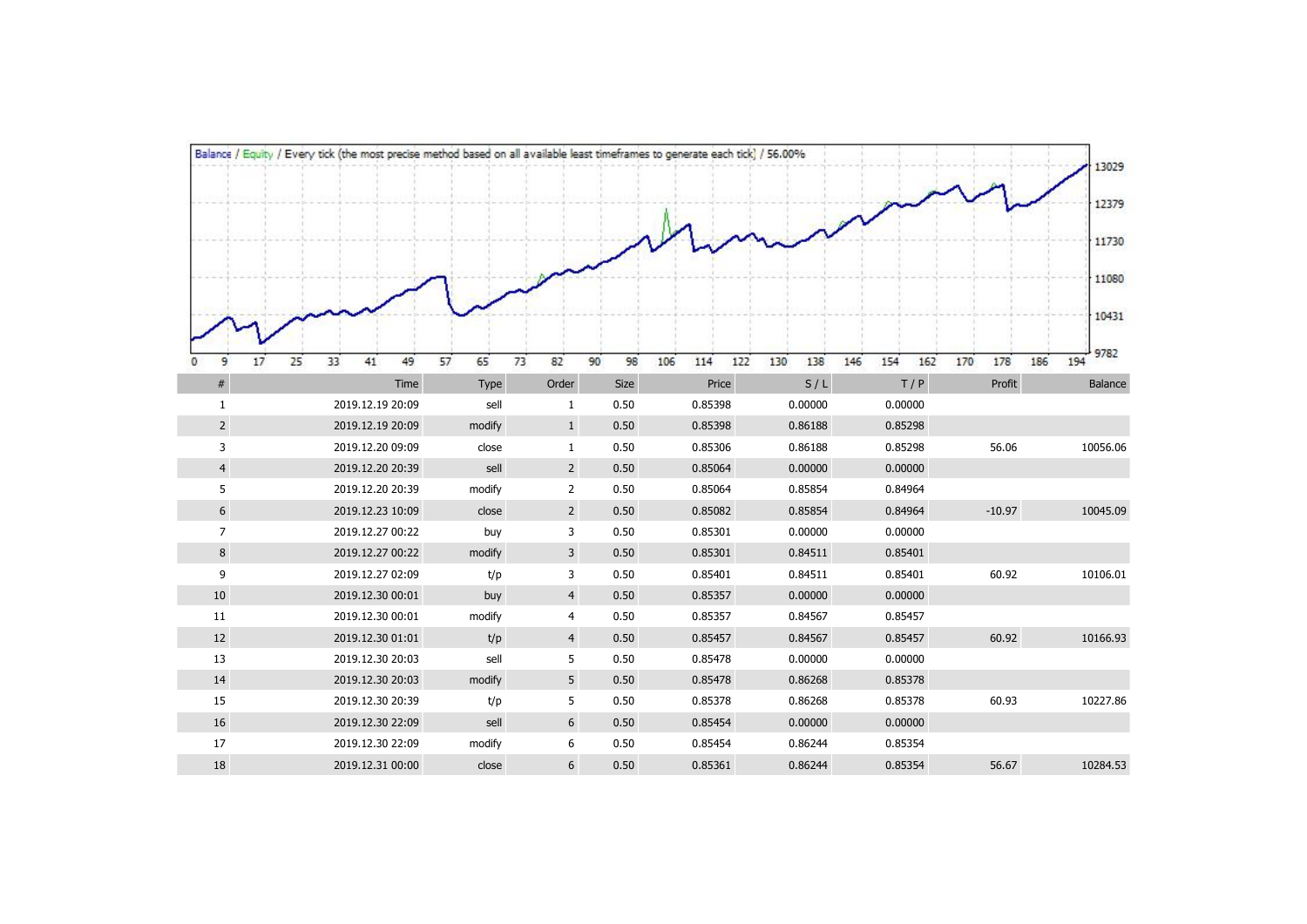| 19              | 2019.12.31 00:00 | buy    | $\overline{7}$ | 0.50 | 0.85361 | 0.00000 | 0.00000 |           |          |
|-----------------|------------------|--------|----------------|------|---------|---------|---------|-----------|----------|
| 20              | 2019.12.31 00:00 | modify | 7 <sup>1</sup> | 0.50 | 0.85361 | 0.84571 | 0.85461 |           |          |
| 21              | 2019.12.31 09:24 | t/p    | $\overline{7}$ | 0.50 | 0.85461 | 0.84571 | 0.85461 | 60.93     | 10345.46 |
| 22              | 2020.01.06 00:24 | buy    | 8              | 0.50 | 0.85269 | 0.00000 | 0.00000 |           |          |
| 23              | 2020.01.06 00:24 | modify | 8              | 0.50 | 0.85269 | 0.84479 | 0.85369 |           |          |
| 24              | 2020.01.06 01:07 | t/p    | 8              | 0.50 | 0.85369 | 0.84479 | 0.85369 | 60.93     | 10406.39 |
| 25              | 2020.01.07 00:07 | buy    | 9              | 0.50 | 0.84954 | 0.00000 | 0.00000 |           |          |
| 26              | 2020.01.07 00:07 | modify | 9              | 0.50 | 0.84954 | 0.84164 | 0.85054 |           |          |
| 27              | 2020.01.07 11:49 | close  | 9              | 0.50 | 0.84874 | 0.84164 | 0.85054 | $-48.74$  | 10357.65 |
| 28              | 2020.01.13 00:00 | sell   | 10             | 0.50 | 0.85255 | 0.00000 | 0.00000 |           |          |
| 29              | 2020.01.13 00:00 | modify | 10             | 0.50 | 0.85255 | 0.86045 | 0.85155 |           |          |
| 30 <sup>°</sup> | 2020.01.13 12:43 | close  | 10             | 0.50 | 0.85599 | 0.86045 | 0.85155 | $-209.61$ | 10148.04 |
| 31              | 2020.01.16 00:12 | buy    | 11             | 0.50 | 0.85462 | 0.00000 | 0.00000 |           |          |
| 32              | 2020.01.16 00:12 | modify | 11             | 0.50 | 0.85462 | 0.84672 | 0.85562 |           |          |
| 33              | 2020.01.16 10:12 | close  | 11             | 0.50 | 0.85561 | 0.84672 | 0.85562 | 60.32     | 10208.36 |
| 34              | 2020.01.21 23:57 | buy    | 12             | 0.50 | 0.84921 | 0.00000 | 0.00000 |           |          |
| 35              | 2020.01.21 23:57 | modify | 12             | 0.50 | 0.84921 | 0.84131 | 0.85021 |           |          |
| 36              | 2020.01.22 09:57 | close  | 12             | 0.50 | 0.84928 | 0.84131 | 0.85021 | 4.27      | 10212.63 |
| 37              | 2020.01.23 23:58 | buy    | 13             | 0.50 | 0.84183 | 0.00000 | 0.00000 |           |          |
| 38              | 2020.01.23 23:58 | modify | 13             | 0.50 | 0.84183 | 0.83393 | 0.84283 |           |          |
| 39              | 2020.01.24 10:31 | close  | 13             | 0.50 | 0.84271 | 0.83393 | 0.84283 | 53.61     | 10266.24 |
| 40              | 2020.01.31 00:00 | buy    | 14             | 0.50 | 0.84183 | 0.00000 | 0.00000 |           |          |
| 41              | 2020.01.31 00:00 | modify | 14             | 0.50 | 0.84183 | 0.83393 | 0.84283 |           |          |
| 42              | 2020.01.31 00:28 | t/p    | 14             | 0.50 | 0.84283 | 0.83393 | 0.84283 | 60.92     | 10327.16 |
| 43              | 2020.02.03 00:00 | sell   | 15             | 0.50 | 0.84098 | 0.00000 | 0.00000 |           |          |
| 44              | 2020.02.03 00:00 | modify | 15             | 0.50 | 0.84098 | 0.84888 | 0.83998 |           |          |
| 45              | 2020.02.03 17:00 | close  | 15             | 0.50 | 0.84737 | 0.84888 | 0.83998 | $-389.36$ | 9937.80  |
| 46              | 2020.02.03 20:48 | sell   | 16             | 0.50 | 0.85162 | 0.00000 | 0.00000 |           |          |
| 47              | 2020.02.03 20:48 | modify | 16             | 0.50 | 0.85162 | 0.85952 | 0.85062 |           |          |
| 48              | 2020.02.04 00:00 | t/p    | 16             | 0.50 | 0.85062 | 0.85952 | 0.85062 | 60.94     | 9998.74  |
|                 |                  |        |                |      |         |         |         |           |          |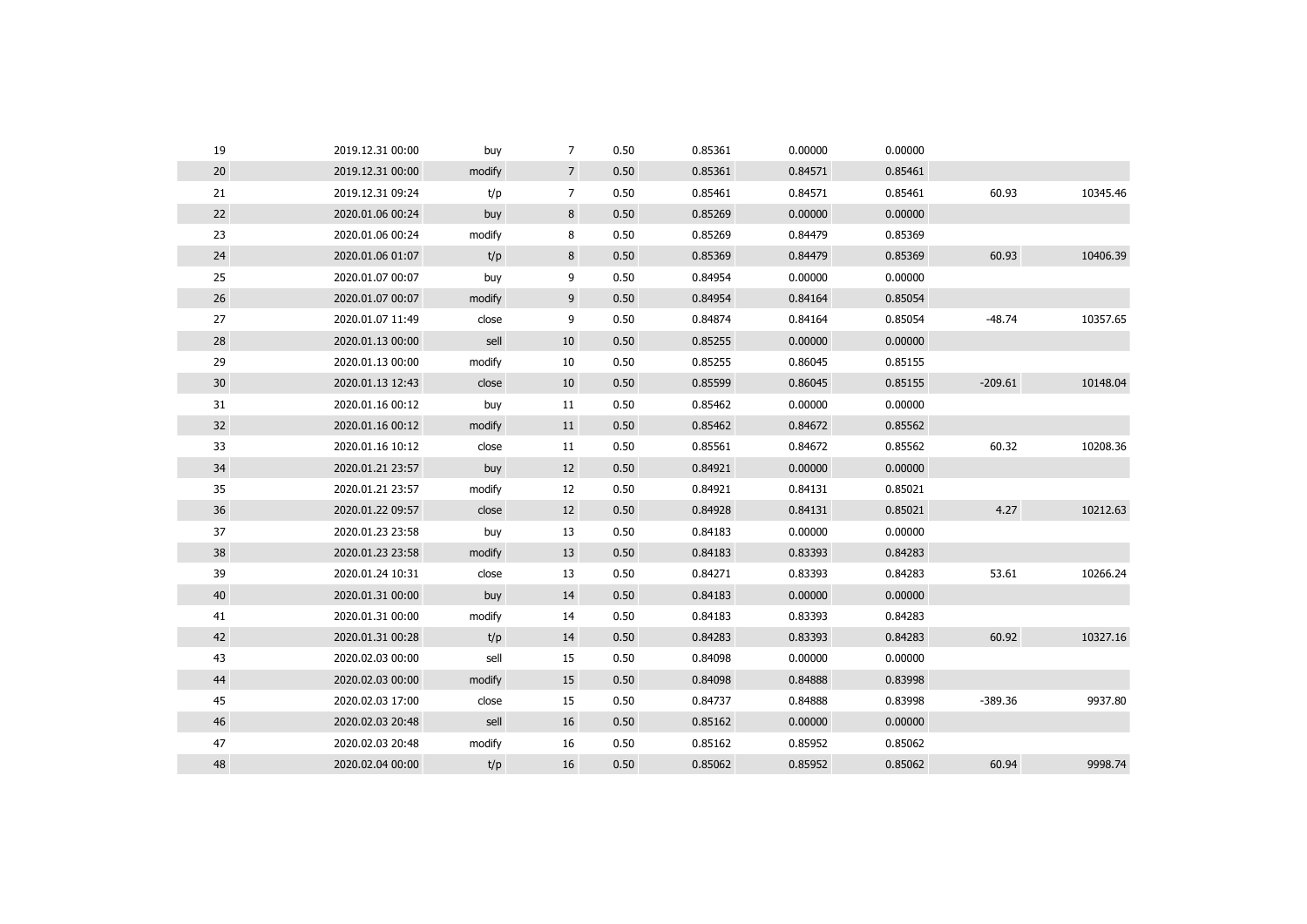| 49 | 2020.02.05 00:08 | buy    | 17 | 0.50 | 0.84691 | 0.00000 | 0.00000 |          |          |
|----|------------------|--------|----|------|---------|---------|---------|----------|----------|
| 50 | 2020.02.05 00:08 | modify | 17 | 0.50 | 0.84691 | 0.83901 | 0.84791 |          |          |
| 51 | 2020.02.05 03:31 | t/p    | 17 | 0.50 | 0.84791 | 0.83901 | 0.84791 | 60.92    | 10059.66 |
| 52 | 2020.02.10 00:00 | buy    | 18 | 0.50 | 0.84833 | 0.00000 | 0.00000 |          |          |
| 53 | 2020.02.10 00:00 | modify | 18 | 0.50 | 0.84833 | 0.84043 | 0.84933 |          |          |
| 54 | 2020.02.10 01:41 | t/p    | 18 | 0.50 | 0.84933 | 0.84043 | 0.84933 | 60.92    | 10120.58 |
| 55 | 2020.02.12 21:23 | buy    | 19 | 0.50 | 0.83835 | 0.00000 | 0.00000 |          |          |
| 56 | 2020.02.12 21:23 | modify | 19 | 0.50 | 0.83835 | 0.83045 | 0.83935 |          |          |
| 57 | 2020.02.13 07:26 | t/p    | 19 | 0.50 | 0.83935 | 0.83045 | 0.83935 | 60.92    | 10181.50 |
| 58 | 2020.02.24 00:00 | buy    | 20 | 0.50 | 0.83523 | 0.00000 | 0.00000 |          |          |
| 59 | 2020.02.24 00:00 | modify | 20 | 0.50 | 0.83523 | 0.82733 | 0.83623 |          |          |
| 60 | 2020.02.24 00:45 | t/p    | 20 | 0.50 | 0.83623 | 0.82733 | 0.83623 | 60.92    | 10242.42 |
| 61 | 2020.02.24 23:59 | buy    | 21 | 0.50 | 0.83892 | 0.00000 | 0.00000 |          |          |
| 62 | 2020.02.24 23:59 | modify | 21 | 0.50 | 0.83892 | 0.83102 | 0.83992 |          |          |
| 63 | 2020.02.25 02:12 | t/p    | 21 | 0.50 | 0.83992 | 0.83102 | 0.83992 | 60.93    | 10303.35 |
| 64 | 2020.02.27 23:55 | sell   | 22 | 0.50 | 0.85375 | 0.00000 | 0.00000 |          |          |
| 65 | 2020.02.27 23:55 | modify | 22 | 0.50 | 0.85375 | 0.86165 | 0.85275 |          |          |
| 66 | 2020.02.28 03:11 | t/p    | 22 | 0.50 | 0.85275 | 0.86165 | 0.85275 | 60.93    | 10364.28 |
| 67 | 2020.02.28 20:28 | sell   | 23 | 0.50 | 0.86268 | 0.00000 | 0.00000 |          |          |
| 68 | 2020.02.28 20:28 | modify | 23 | 0.50 | 0.86268 | 0.87058 | 0.86168 |          |          |
| 69 | 2020.02.28 21:12 | close  | 23 | 0.50 | 0.86210 | 0.87058 | 0.86168 | 35.34    | 10399.62 |
| 70 | 2020.02.28 21:12 | buy    | 24 | 0.50 | 0.86210 | 0.00000 | 0.00000 |          |          |
| 71 | 2020.02.28 21:12 | modify | 24 | 0.50 | 0.86210 | 0.85420 | 0.86310 |          |          |
| 72 | 2020.02.28 23:40 | close  | 24 | 0.50 | 0.86117 | 0.85420 | 0.86310 | $-56.66$ | 10342.96 |
| 73 | 2020.02.28 23:40 | sell   | 25 | 0.50 | 0.86117 | 0.00000 | 0.00000 |          |          |
| 74 | 2020.02.28 23:40 | modify | 25 | 0.50 | 0.86117 | 0.86907 | 0.86017 |          |          |
| 75 | 2020.02.28 23:52 | t/p    | 25 | 0.50 | 0.86017 | 0.86907 | 0.86017 | 60.93    | 10403.89 |
| 76 | 2020.03.02 00:00 | sell   | 26 | 0.50 | 0.86318 | 0.00000 | 0.00000 |          |          |
| 77 | 2020.03.02 00:00 | modify | 26 | 0.50 | 0.86318 | 0.87108 | 0.86218 |          |          |
| 78 | 2020.03.02 00:05 | t/p    | 26 | 0.50 | 0.86218 | 0.87108 | 0.86218 | 60.94    | 10464.83 |
|    |                  |        |    |      |         |         |         |          |          |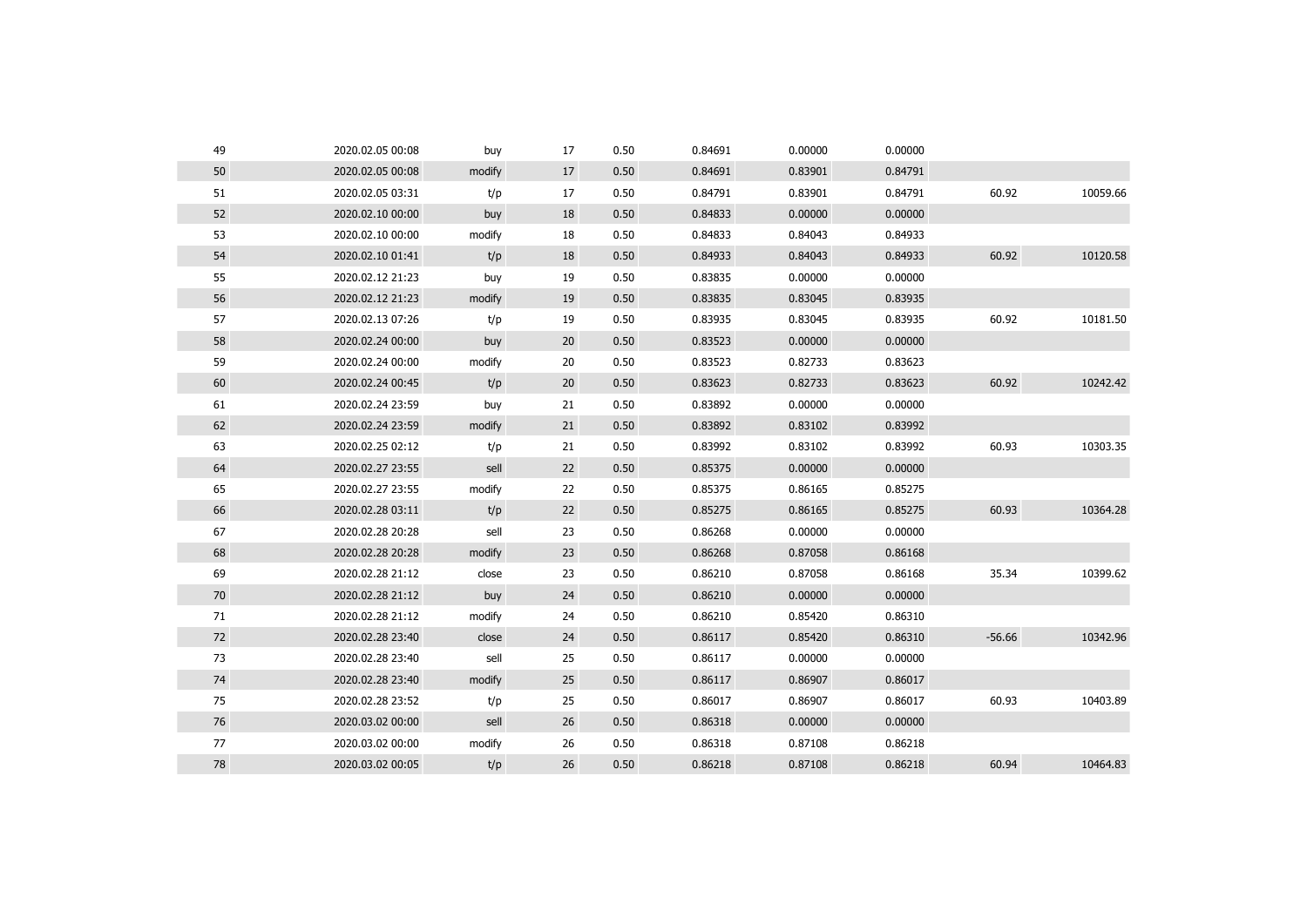| 79  | 2020.03.02 00:18 | sell   | 27              | 0.50 | 0.86160 | 0.00000 | 0.00000 |          |          |
|-----|------------------|--------|-----------------|------|---------|---------|---------|----------|----------|
| 80  | 2020.03.02 00:18 | modify | 27              | 0.50 | 0.86160 | 0.86950 | 0.86060 |          |          |
| 81  | 2020.03.02 01:48 | close  | 27              | 0.50 | 0.86281 | 0.86950 | 0.86060 | $-73.73$ | 10391.10 |
| 82  | 2020.03.02 20:58 | sell   | 28              | 0.50 | 0.87351 | 0.00000 | 0.00000 |          |          |
| 83  | 2020.03.02 20:58 | modify | 28              | 0.50 | 0.87351 | 0.88141 | 0.87251 |          |          |
| 84  | 2020.03.02 22:49 | close  | 28              | 0.50 | 0.87272 | 0.88141 | 0.87251 | 48.14    | 10439.24 |
| 85  | 2020.03.02 22:49 | buy    | 29              | 0.50 | 0.87272 | 0.00000 | 0.00000 |          |          |
| 86  | 2020.03.02 22:49 | modify | 29              | 0.50 | 0.87272 | 0.86482 | 0.87372 |          |          |
| 87  | 2020.03.02 23:49 | close  | 29              | 0.50 | 0.87312 | 0.86482 | 0.87372 | 24.37    | 10463.61 |
| 88  | 2020.03.02 23:49 | sell   | 30              | 0.50 | 0.87312 | 0.00000 | 0.00000 |          |          |
| 89  | 2020.03.02 23:49 | modify | 30              | 0.50 | 0.87312 | 0.88102 | 0.87212 |          |          |
| 90  | 2020.03.03 02:36 | t/p    | 30 <sup>°</sup> | 0.50 | 0.87212 | 0.88102 | 0.87212 | 60.93    | 10524.54 |
| 91  | 2020.03.03 20:22 | sell   | 31              | 0.50 | 0.87159 | 0.00000 | 0.00000 |          |          |
| 92  | 2020.03.03 20:22 | modify | 31              | 0.50 | 0.87159 | 0.87949 | 0.87059 |          |          |
| 93  | 2020.03.03 21:55 | close  | 31              | 0.50 | 0.87292 | 0.87949 | 0.87059 | $-81.04$ | 10443.50 |
| 94  | 2020.03.03 21:55 | buy    | 32              | 0.50 | 0.87292 | 0.00000 | 0.00000 |          |          |
| 95  | 2020.03.03 21:55 | modify | 32              | 0.50 | 0.87292 | 0.86502 | 0.87392 |          |          |
| 96  | 2020.03.03 22:58 | close  | 32              | 0.50 | 0.87305 | 0.86502 | 0.87392 | 7.92     | 10451.42 |
| 97  | 2020.03.03 22:58 | sell   | 33              | 0.50 | 0.87305 | 0.00000 | 0.00000 |          |          |
| 98  | 2020.03.03 22:58 | modify | 33              | 0.50 | 0.87305 | 0.88095 | 0.87205 |          |          |
| 99  | 2020.03.03 23:45 | t/p    | 33              | 0.50 | 0.87205 | 0.88095 | 0.87205 | 60.93    | 10512.35 |
| 100 | 2020.03.03 23:47 | buy    | 34              | 0.50 | 0.87172 | 0.00000 | 0.00000 |          |          |
| 101 | 2020.03.03 23:47 | modify | 34              | 0.50 | 0.87172 | 0.86382 | 0.87272 |          |          |
| 102 | 2020.03.04 09:27 | close  | 34              | 0.50 | 0.87138 | 0.86382 | 0.87272 | $-20.72$ | 10491.63 |
| 103 | 2020.03.04 20:53 | buy    | 35              | 0.50 | 0.86522 | 0.00000 | 0.00000 |          |          |
| 104 | 2020.03.04 20:53 | modify | 35              | 0.50 | 0.86522 | 0.85732 | 0.86622 |          |          |
| 105 | 2020.03.05 11:27 | close  | 35              | 0.50 | 0.86413 | 0.85732 | 0.86622 | $-66.41$ | 10425.22 |
| 106 | 2020.03.05 20:00 | sell   | 36              | 0.50 | 0.86659 | 0.00000 | 0.00000 |          |          |
| 107 | 2020.03.05 20:00 | modify | 36              | 0.50 | 0.86659 | 0.87449 | 0.86559 |          |          |
| 108 | 2020.03.05 20:53 | close  | 36              | 0.50 | 0.86601 | 0.87449 | 0.86559 | 35.35    | 10460.57 |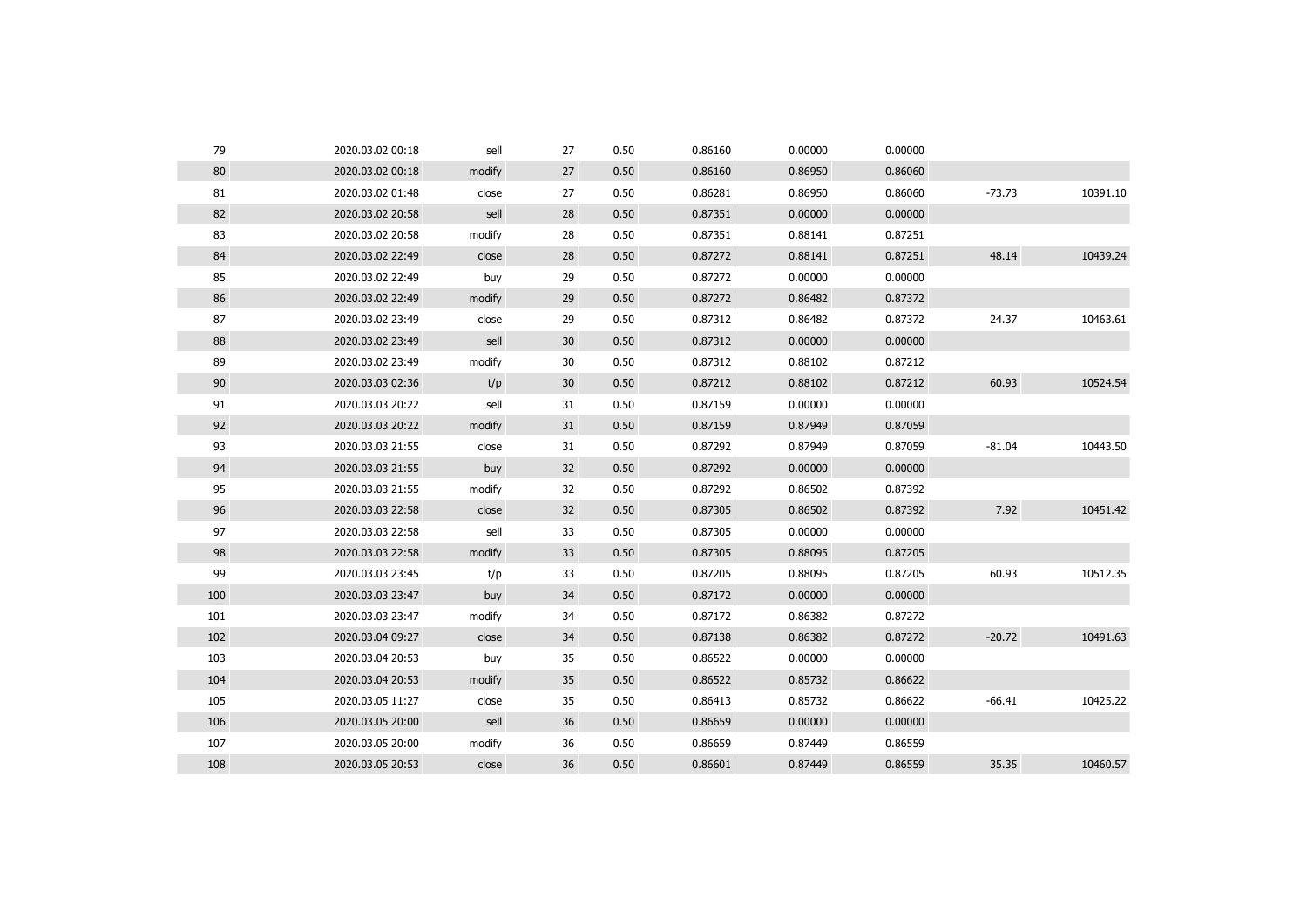| 109 | 2020.03.05 20:53 | buy    | 37 | 0.50 | 0.86601 | 0.00000 | 0.00000 |          |          |
|-----|------------------|--------|----|------|---------|---------|---------|----------|----------|
| 110 | 2020.03.05 20:53 | modify | 37 | 0.50 | 0.86601 | 0.85811 | 0.86701 |          |          |
| 111 | 2020.03.05 23:14 | close  | 37 | 0.50 | 0.86671 | 0.85811 | 0.86701 | 42.64    | 10503.21 |
| 112 | 2020.03.05 23:14 | sell   | 38 | 0.50 | 0.86671 | 0.00000 | 0.00000 |          |          |
| 113 | 2020.03.05 23:14 | modify | 38 | 0.50 | 0.86671 | 0.87461 | 0.86571 |          |          |
| 114 | 2020.03.06 09:17 | t/p    | 38 | 0.50 | 0.86571 | 0.87461 | 0.86571 | 60.94    | 10564.15 |
| 115 | 2020.03.06 20:28 | buy    | 39 | 0.50 | 0.86888 | 0.00000 | 0.00000 |          |          |
| 116 | 2020.03.06 20:28 | modify | 39 | 0.50 | 0.86888 | 0.86098 | 0.86988 |          |          |
| 117 | 2020.03.09 00:00 | close  | 39 | 0.50 | 0.86739 | 0.86098 | 0.86988 | $-90.78$ | 10473.37 |
| 118 | 2020.03.09 00:00 | sell   | 40 | 0.50 | 0.86739 | 0.00000 | 0.00000 |          |          |
| 119 | 2020.03.09 00:00 | modify | 40 | 0.50 | 0.86739 | 0.87529 | 0.86639 |          |          |
| 120 | 2020.03.09 00:25 | t/p    | 40 | 0.50 | 0.86639 | 0.87529 | 0.86639 | 60.93    | 10534.30 |
| 121 | 2020.03.09 00:33 | sell   | 41 | 0.50 | 0.86683 | 0.00000 | 0.00000 |          |          |
| 122 | 2020.03.09 00:33 | modify | 41 | 0.50 | 0.86683 | 0.87473 | 0.86583 |          |          |
| 123 | 2020.03.09 01:05 | close  | 41 | 0.50 | 0.86619 | 0.87473 | 0.86583 | 39.00    | 10573.30 |
| 124 | 2020.03.09 20:02 | buy    | 42 | 0.50 | 0.87238 | 0.00000 | 0.00000 |          |          |
| 125 | 2020.03.09 20:02 | modify | 42 | 0.50 | 0.87238 | 0.86448 | 0.87338 |          |          |
| 126 | 2020.03.09 20:43 | t/p    | 42 | 0.50 | 0.87338 | 0.86448 | 0.87338 | 60.92    | 10634.22 |
| 127 | 2020.03.09 20:51 | sell   | 43 | 0.50 | 0.87366 | 0.00000 | 0.00000 |          |          |
| 128 | 2020.03.09 20:51 | modify | 43 | 0.50 | 0.87366 | 0.88156 | 0.87266 |          |          |
| 129 | 2020.03.09 21:12 | t/p    | 43 | 0.50 | 0.87266 | 0.88156 | 0.87266 | 60.93    | 10695.15 |
| 130 | 2020.03.09 21:17 | buy    | 44 | 0.50 | 0.87237 | 0.00000 | 0.00000 |          |          |
| 131 | 2020.03.09 21:17 | modify | 44 | 0.50 | 0.87237 | 0.86447 | 0.87337 |          |          |
| 132 | 2020.03.09 21:32 | t/p    | 44 | 0.50 | 0.87337 | 0.86447 | 0.87337 | 60.92    | 10756.07 |
| 133 | 2020.03.09 21:33 | sell   | 45 | 0.50 | 0.87361 | 0.00000 | 0.00000 |          |          |
| 134 | 2020.03.09 21:33 | modify | 45 | 0.50 | 0.87361 | 0.88151 | 0.87261 |          |          |
| 135 | 2020.03.09 22:33 | close  | 45 | 0.50 | 0.87346 | 0.88151 | 0.87261 | 9.14     | 10765.21 |
| 136 | 2020.03.09 22:33 | buy    | 46 | 0.50 | 0.87346 | 0.00000 | 0.00000 |          |          |
| 137 | 2020.03.09 22:33 | modify | 46 | 0.50 | 0.87346 | 0.86556 | 0.87446 |          |          |
| 138 | 2020.03.09 23:28 | close  | 46 | 0.50 | 0.87440 | 0.86556 | 0.87446 | 57.27    | 10822.48 |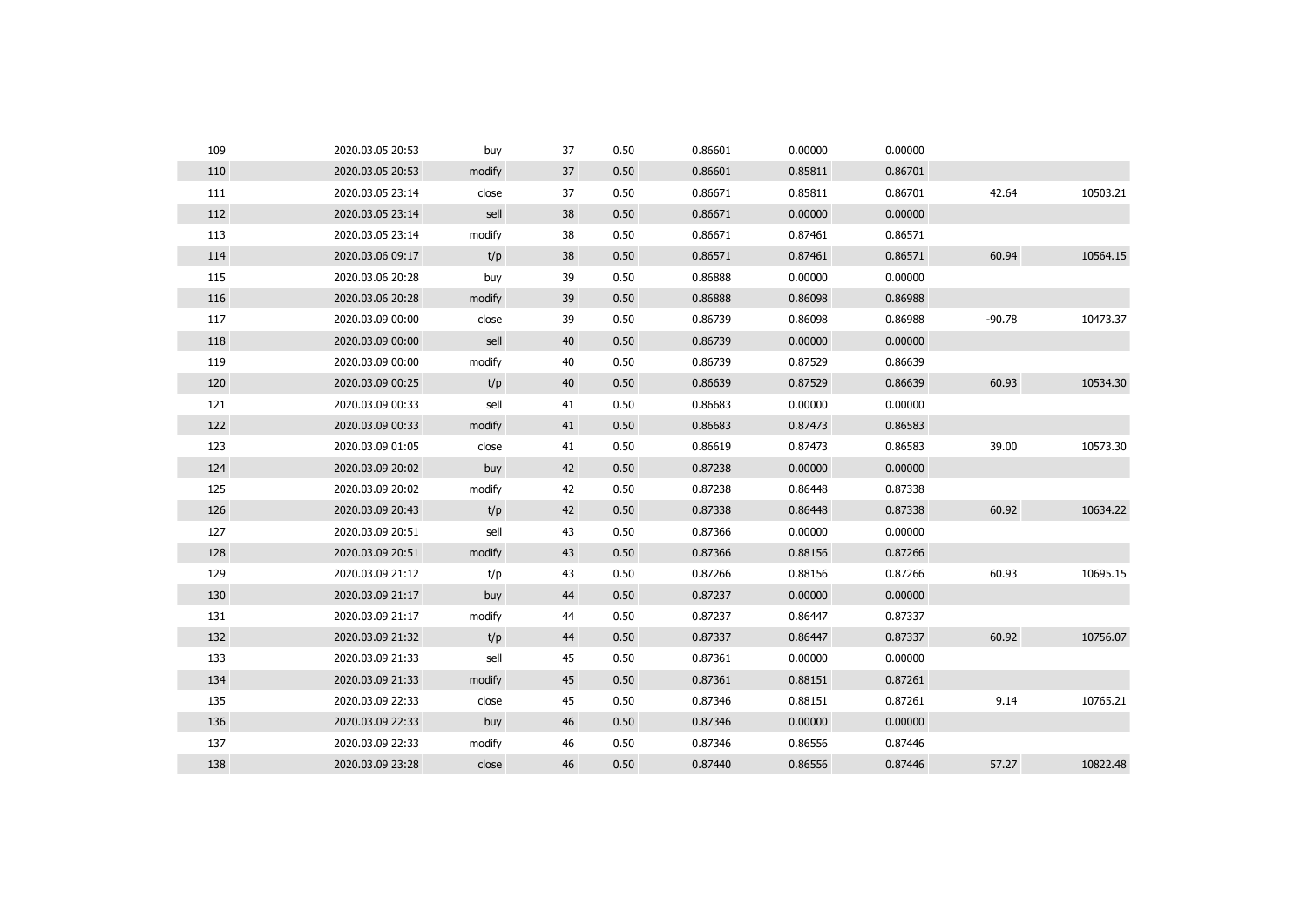| 139 | 2020.03.09 23:28 | sell   | 47 | 0.50 | 0.87440 | 0.00000 | 0.00000 |           |          |
|-----|------------------|--------|----|------|---------|---------|---------|-----------|----------|
| 140 | 2020.03.09 23:28 | modify | 47 | 0.50 | 0.87440 | 0.88230 | 0.87340 |           |          |
| 141 | 2020.03.09 23:32 | t/p    | 47 | 0.50 | 0.87340 | 0.88230 | 0.87340 | 60.93     | 10883.41 |
| 142 | 2020.03.09 23:32 | buy    | 48 | 0.50 | 0.87326 | 0.00000 | 0.00000 |           |          |
| 143 | 2020.03.09 23:32 | modify | 48 | 0.50 | 0.87326 | 0.86536 | 0.87426 |           |          |
| 144 | 2020.03.10 00:28 | close  | 48 | 0.50 | 0.87308 | 0.86536 | 0.87426 | $-10.97$  | 10872.44 |
| 145 | 2020.03.10 00:28 | sell   | 49 | 0.50 | 0.87308 | 0.00000 | 0.00000 |           |          |
| 146 | 2020.03.10 00:28 | modify | 49 | 0.50 | 0.87308 | 0.88098 | 0.87208 |           |          |
| 147 | 2020.03.10 02:13 | close  | 49 | 0.50 | 0.87278 | 0.88098 | 0.87208 | 18.28     | 10890.72 |
| 148 | 2020.03.10 20:13 | sell   | 50 | 0.50 | 0.87673 | 0.00000 | 0.00000 |           |          |
| 149 | 2020.03.10 20:13 | modify | 50 | 0.50 | 0.87673 | 0.88463 | 0.87573 |           |          |
| 150 | 2020.03.10 20:34 | t/p    | 50 | 0.50 | 0.87573 | 0.88463 | 0.87573 | 60.93     | 10951.65 |
| 151 | 2020.03.10 20:35 | buy    | 51 | 0.50 | 0.87524 | 0.00000 | 0.00000 |           |          |
| 152 | 2020.03.10 20:35 | modify | 51 | 0.50 | 0.87524 | 0.86734 | 0.87624 |           |          |
| 153 | 2020.03.10 21:05 | t/p    | 51 | 0.50 | 0.87624 | 0.86734 | 0.87624 | 60.92     | 11012.57 |
| 154 | 2020.03.10 21:06 | sell   | 52 | 0.50 | 0.87648 | 0.00000 | 0.00000 |           |          |
| 155 | 2020.03.10 21:06 | modify | 52 | 0.50 | 0.87648 | 0.88438 | 0.87548 |           |          |
| 156 | 2020.03.10 21:15 | t/p    | 52 | 0.50 | 0.87548 | 0.88438 | 0.87548 | 60.93     | 11073.50 |
| 157 | 2020.03.10 21:38 | buy    | 53 | 0.50 | 0.87496 | 0.00000 | 0.00000 |           |          |
| 158 | 2020.03.10 21:38 | modify | 53 | 0.50 | 0.87496 | 0.86706 | 0.87596 |           |          |
| 159 | 2020.03.10 22:43 | close  | 53 | 0.50 | 0.87518 | 0.86706 | 0.87596 | 13.40     | 11086.90 |
| 160 | 2020.03.10 22:43 | sell   | 54 | 0.50 | 0.87518 | 0.00000 | 0.00000 |           |          |
| 161 | 2020.03.10 22:43 | modify | 54 | 0.50 | 0.87518 | 0.88308 | 0.87418 |           |          |
| 162 | 2020.03.10 23:33 | close  | 54 | 0.50 | 0.87527 | 0.88308 | 0.87418 | $-5.48$   | 11081.42 |
| 163 | 2020.03.10 23:33 | buy    | 55 | 0.50 | 0.87527 | 0.00000 | 0.00000 |           |          |
| 164 | 2020.03.10 23:33 | modify | 55 | 0.50 | 0.87527 | 0.86737 | 0.87627 |           |          |
| 165 | 2020.03.11 00:18 | close  | 55 | 0.50 | 0.87571 | 0.86737 | 0.87627 | 26.81     | 11108.23 |
| 166 | 2020.03.11 00:18 | sell   | 56 | 0.50 | 0.87571 | 0.00000 | 0.00000 |           |          |
| 167 | 2020.03.11 00:18 | modify | 56 | 0.50 | 0.87571 | 0.88361 | 0.87471 |           |          |
| 168 | 2020.03.11 10:03 | S/I    | 56 | 0.50 | 0.88361 | 0.88361 | 0.87471 | $-481.37$ | 10626.86 |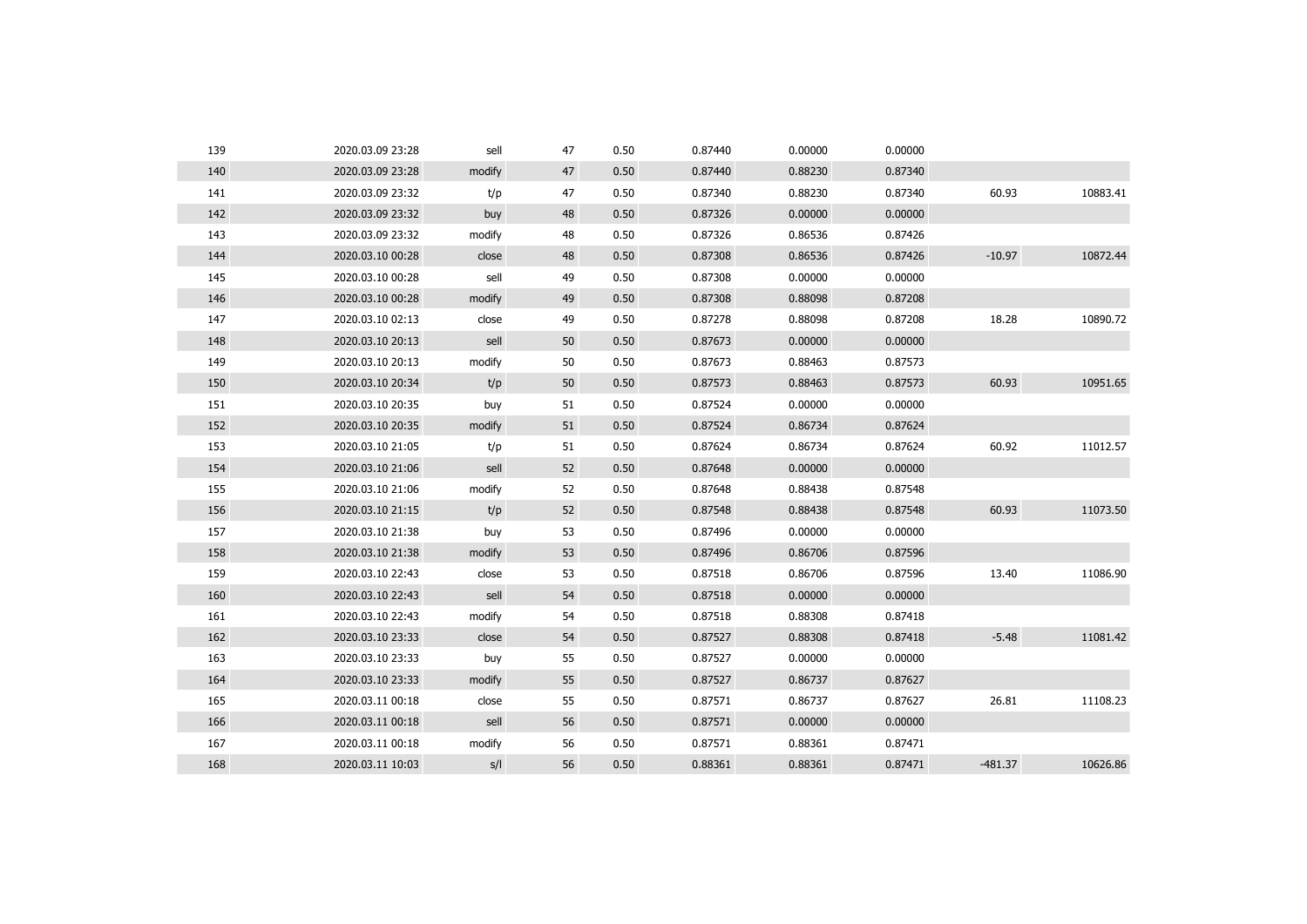| 169 | 2020.03.11 20:01 | sell   | 57 | 0.50 | 0.87668 | 0.00000 | 0.00000 |           |          |
|-----|------------------|--------|----|------|---------|---------|---------|-----------|----------|
| 170 | 2020.03.11 20:01 | modify | 57 | 0.50 | 0.87668 | 0.88458 | 0.87568 |           |          |
| 171 | 2020.03.11 23:52 | close  | 57 | 0.50 | 0.87901 | 0.88458 | 0.87568 | $-141.98$ | 10484.88 |
| 172 | 2020.03.11 23:52 | buy    | 58 | 0.50 | 0.87901 | 0.00000 | 0.00000 |           |          |
| 173 | 2020.03.11 23:52 | modify | 58 | 0.50 | 0.87901 | 0.87111 | 0.88001 |           |          |
| 174 | 2020.03.12 01:03 | close  | 58 | 0.50 | 0.87843 | 0.87111 | 0.88001 | $-35.34$  | 10449.54 |
| 175 | 2020.03.12 20:07 | sell   | 59 | 0.50 | 0.88556 | 0.00000 | 0.00000 |           |          |
| 176 | 2020.03.12 20:07 | modify | 59 | 0.50 | 0.88556 | 0.89346 | 0.88456 |           |          |
| 177 | 2020.03.12 20:55 | close  | 59 | 0.50 | 0.88596 | 0.89346 | 0.88456 | $-24.38$  | 10425.16 |
| 178 | 2020.03.12 20:55 | buy    | 60 | 0.50 | 0.88596 | 0.00000 | 0.00000 |           |          |
| 179 | 2020.03.12 20:55 | modify | 60 | 0.50 | 0.88596 | 0.87806 | 0.88696 |           |          |
| 180 | 2020.03.12 21:05 | t/p    | 60 | 0.50 | 0.88696 | 0.87806 | 0.88696 | 60.92     | 10486.08 |
| 181 | 2020.03.12 21:08 | sell   | 61 | 0.50 | 0.88738 | 0.00000 | 0.00000 |           |          |
| 182 | 2020.03.12 21:08 | modify | 61 | 0.50 | 0.88738 | 0.89528 | 0.88638 |           |          |
| 183 | 2020.03.12 21:13 | t/p    | 61 | 0.50 | 0.88638 | 0.89528 | 0.88638 | 60.93     | 10547.01 |
| 184 | 2020.03.12 21:15 | buy    | 62 | 0.50 | 0.88590 | 0.00000 | 0.00000 |           |          |
| 185 | 2020.03.12 21:15 | modify | 62 | 0.50 | 0.88590 | 0.87800 | 0.88690 |           |          |
| 186 | 2020.03.12 21:21 | t/p    | 62 | 0.50 | 0.88690 | 0.87800 | 0.88690 | 60.92     | 10607.93 |
| 187 | 2020.03.12 21:35 | sell   | 63 | 0.50 | 0.88711 | 0.00000 | 0.00000 |           |          |
| 188 | 2020.03.12 21:35 | modify | 63 | 0.50 | 0.88711 | 0.89501 | 0.88611 |           |          |
| 189 | 2020.03.12 22:40 | close  | 63 | 0.50 | 0.88815 | 0.89501 | 0.88611 | $-63.37$  | 10544.56 |
| 190 | 2020.03.12 22:40 | buy    | 64 | 0.50 | 0.88815 | 0.00000 | 0.00000 |           |          |
| 191 | 2020.03.12 22:40 | modify | 64 | 0.50 | 0.88815 | 0.88025 | 0.88915 |           |          |
| 192 | 2020.03.12 23:07 | close  | 64 | 0.50 | 0.88886 | 0.88025 | 0.88915 | 43.26     | 10587.82 |
| 193 | 2020.03.12 23:07 | sell   | 65 | 0.50 | 0.88886 | 0.00000 | 0.00000 |           |          |
| 194 | 2020.03.12 23:07 | modify | 65 | 0.50 | 0.88886 | 0.89676 | 0.88786 |           |          |
| 195 | 2020.03.12 23:29 | close  | 65 | 0.50 | 0.88807 | 0.89676 | 0.88786 | 48.13     | 10635.95 |
| 196 | 2020.03.12 23:29 | buy    | 66 | 0.50 | 0.88807 | 0.00000 | 0.00000 |           |          |
| 197 | 2020.03.12 23:29 | modify | 66 | 0.50 | 0.88807 | 0.88017 | 0.88907 |           |          |
| 198 | 2020.03.12 23:34 | close  | 66 | 0.50 | 0.88890 | 0.88017 | 0.88907 | 50.56     | 10686.51 |
|     |                  |        |    |      |         |         |         |           |          |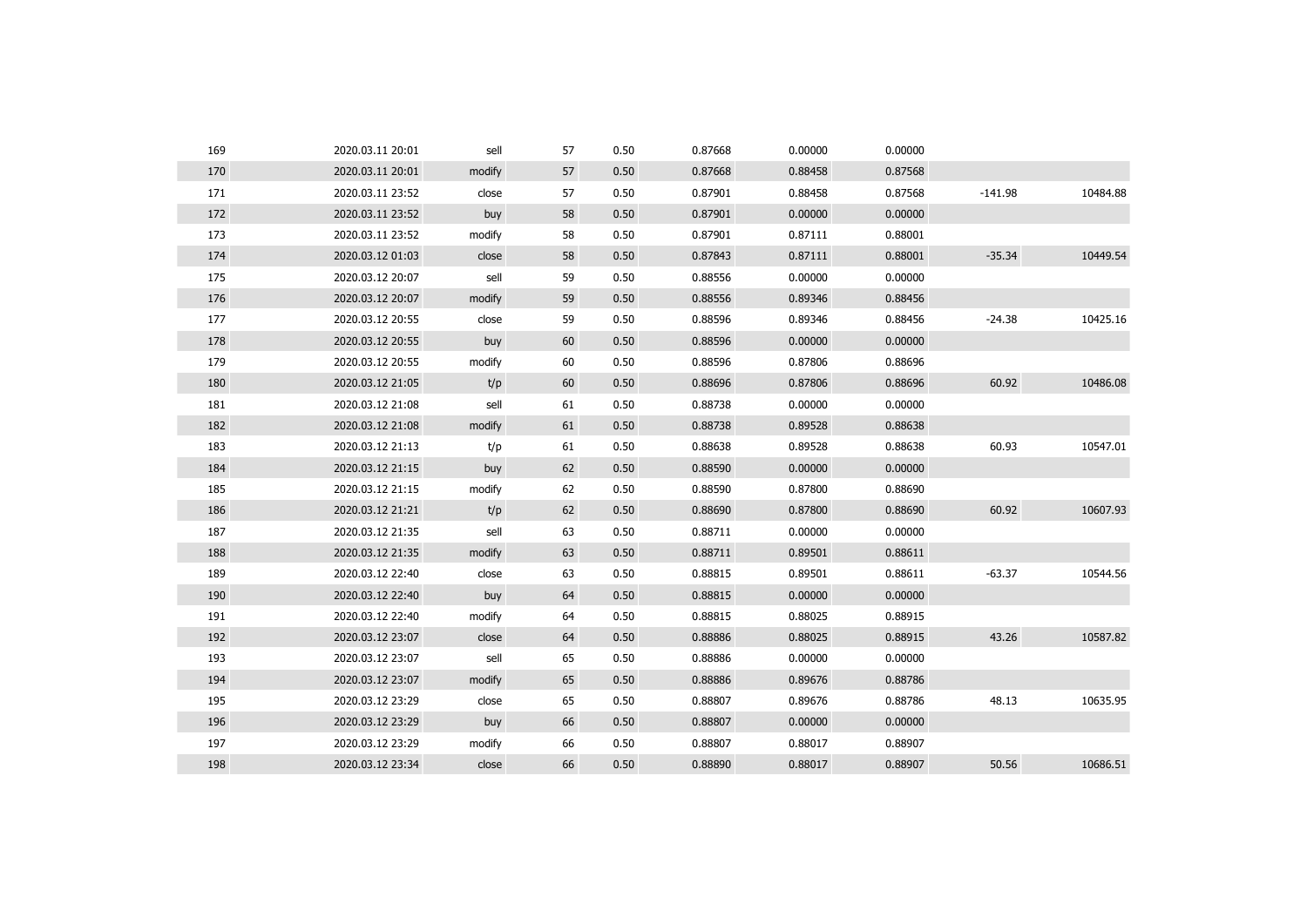| 199 | 2020.03.12 23:34 | sell   | 67 | 0.50 | 0.88890 | 0.00000 | 0.00000 |          |          |
|-----|------------------|--------|----|------|---------|---------|---------|----------|----------|
| 200 | 2020.03.12 23:34 | modify | 67 | 0.50 | 0.88890 | 0.89680 | 0.88790 |          |          |
| 201 | 2020.03.13 00:03 | close  | 67 | 0.50 | 0.88810 | 0.89680 | 0.88790 | 48.75    | 10735.26 |
| 202 | 2020.03.13 00:03 | buy    | 68 | 0.50 | 0.88810 | 0.00000 | 0.00000 |          |          |
| 203 | 2020.03.13 00:03 | modify | 68 | 0.50 | 0.88810 | 0.88020 | 0.88910 |          |          |
| 204 | 2020.03.13 00:09 | t/p    | 68 | 0.50 | 0.88910 | 0.88020 | 0.88910 | 60.92    | 10796.18 |
| 205 | 2020.03.13 00:32 | buy    | 69 | 0.50 | 0.88803 | 0.00000 | 0.00000 |          |          |
| 206 | 2020.03.13 00:32 | modify | 69 | 0.50 | 0.88803 | 0.88013 | 0.88903 |          |          |
| 207 | 2020.03.13 01:02 | close  | 69 | 0.50 | 0.88880 | 0.88013 | 0.88903 | 46.91    | 10843.09 |
| 208 | 2020.03.13 20:00 | sell   | 70 | 0.50 | 0.89654 | 0.00000 | 0.00000 |          |          |
| 209 | 2020.03.13 20:00 | modify | 70 | 0.50 | 0.89654 | 0.90444 | 0.89554 |          |          |
| 210 | 2020.03.13 20:45 | close  | 70 | 0.50 | 0.89679 | 0.90444 | 0.89554 | $-15.24$ | 10827.85 |
| 211 | 2020.03.13 20:45 | buy    | 71 | 0.50 | 0.89679 | 0.00000 | 0.00000 |          |          |
| 212 | 2020.03.13 20:45 | modify | 71 | 0.50 | 0.89679 | 0.88889 | 0.89779 |          |          |
| 213 | 2020.03.13 21:01 | t/p    | 71 | 0.50 | 0.89779 | 0.88889 | 0.89779 | 60.92    | 10888.77 |
| 214 | 2020.03.13 21:03 | sell   | 72 | 0.50 | 0.89846 | 0.00000 | 0.00000 |          |          |
| 215 | 2020.03.13 21:03 | modify | 72 | 0.50 | 0.89846 | 0.90636 | 0.89746 |          |          |
| 216 | 2020.03.13 21:53 | close  | 72 | 0.50 | 0.89945 | 0.90636 | 0.89746 | $-60.33$ | 10828.44 |
| 217 | 2020.03.13 21:53 | buy    | 73 | 0.50 | 0.89945 | 0.00000 | 0.00000 |          |          |
| 218 | 2020.03.13 21:53 | modify | 73 | 0.50 | 0.89945 | 0.89155 | 0.90045 |          |          |
| 219 | 2020.03.13 23:00 | close  | 73 | 0.50 | 0.89961 | 0.89155 | 0.90045 | 9.75     | 10838.19 |
| 220 | 2020.03.13 23:00 | sell   | 74 | 0.50 | 0.89961 | 0.00000 | 0.00000 |          |          |
| 221 | 2020.03.13 23:00 | modify | 74 | 0.50 | 0.89961 | 0.90751 | 0.89861 |          |          |
| 222 | 2020.03.13 23:06 | t/p    | 74 | 0.50 | 0.89861 | 0.90751 | 0.89861 | 60.94    | 10899.13 |
| 223 | 2020.03.13 23:18 | sell   | 75 | 0.50 | 0.89928 | 0.00000 | 0.00000 |          |          |
| 224 | 2020.03.13 23:18 | modify | 75 | 0.50 | 0.89928 | 0.90718 | 0.89828 |          |          |
| 225 | 2020.03.13 23:50 | close  | 75 | 0.50 | 0.89871 | 0.90718 | 0.89828 | 34.73    | 10933.86 |
| 226 | 2020.03.13 23:50 | buy    | 76 | 0.50 | 0.89871 | 0.00000 | 0.00000 |          |          |
| 227 | 2020.03.13 23:50 | modify | 76 | 0.50 | 0.89871 | 0.89081 | 0.89971 |          |          |
| 228 | 2020.03.16 00:02 | t/p    | 76 | 0.50 | 0.89971 | 0.89081 | 0.89971 | 60.92    | 10994.78 |
|     |                  |        |    |      |         |         |         |          |          |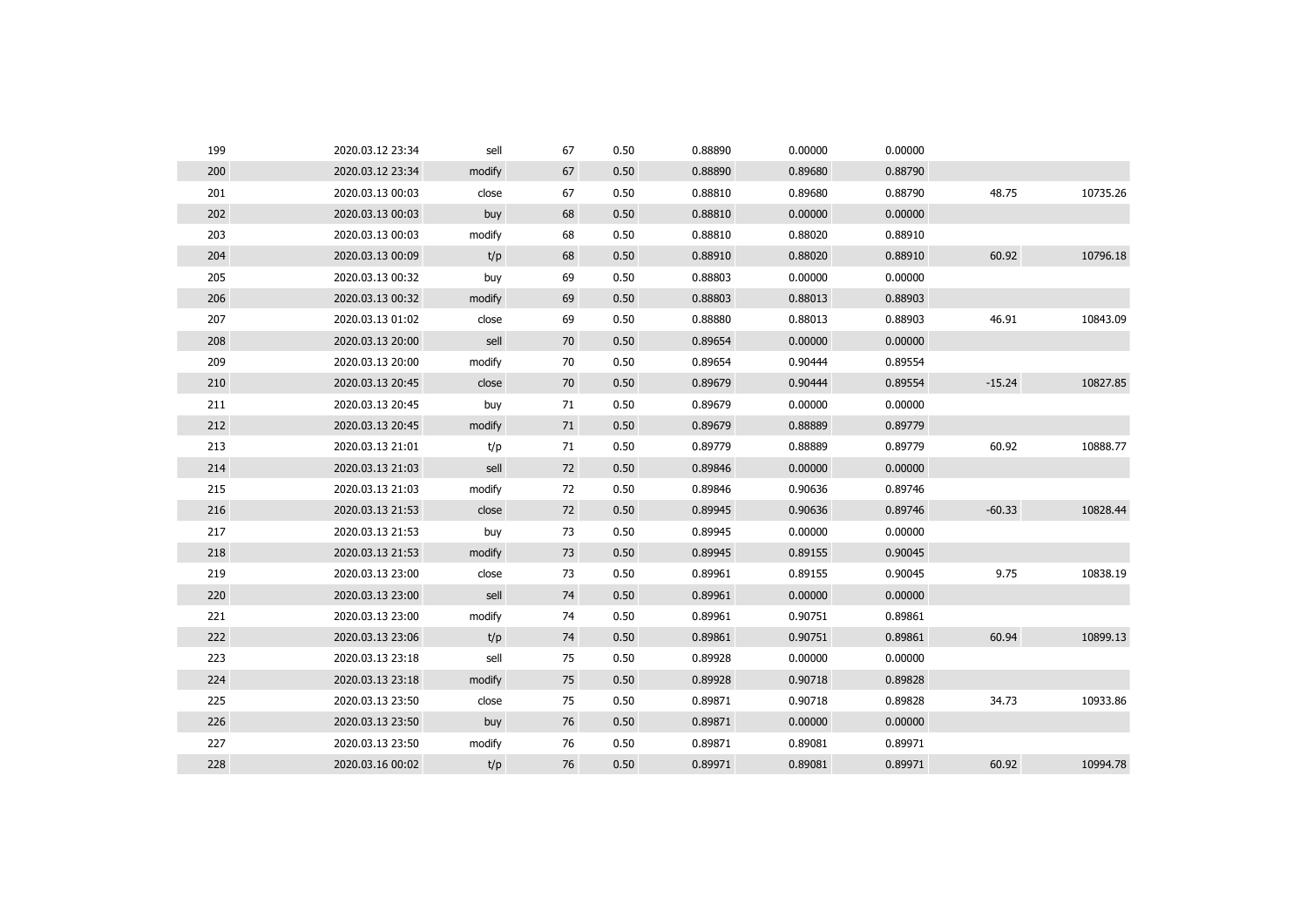| 229 | 2020.03.16 00:02 | sell   | 77 | 0.50 | 0.90214 | 0.00000 | 0.00000 |          |          |
|-----|------------------|--------|----|------|---------|---------|---------|----------|----------|
| 230 | 2020.03.16 00:02 | modify | 77 | 0.50 | 0.90214 | 0.91004 | 0.90114 |          |          |
| 231 | 2020.03.16 00:32 | t/p    | 77 | 0.50 | 0.90114 | 0.91004 | 0.90114 | 60.94    | 11055.72 |
| 232 | 2020.03.16 00:32 | buy    | 78 | 0.50 | 0.90063 | 0.00000 | 0.00000 |          |          |
| 233 | 2020.03.16 00:32 | modify | 78 | 0.50 | 0.90063 | 0.89273 | 0.90163 |          |          |
| 234 | 2020.03.16 00:33 | t/p    | 78 | 0.50 | 0.90163 | 0.89273 | 0.90163 | 60.92    | 11116.64 |
| 235 | 2020.03.16 00:48 | buy    | 79 | 0.50 | 0.90047 | 0.00000 | 0.00000 |          |          |
| 236 | 2020.03.16 00:48 | modify | 79 | 0.50 | 0.90047 | 0.89257 | 0.90147 |          |          |
| 237 | 2020.03.16 01:00 | t/p    | 79 | 0.50 | 0.90147 | 0.89257 | 0.90147 | 60.93    | 11177.57 |
| 238 | 2020.03.16 20:00 | sell   | 80 | 0.50 | 0.91148 | 0.00000 | 0.00000 |          |          |
| 239 | 2020.03.16 20:00 | modify | 80 | 0.50 | 0.91148 | 0.91938 | 0.91048 |          |          |
| 240 | 2020.03.16 20:59 | close  | 80 | 0.50 | 0.91229 | 0.91938 | 0.91048 | $-49.35$ | 11128.22 |
| 241 | 2020.03.16 20:59 | buy    | 81 | 0.50 | 0.91229 | 0.00000 | 0.00000 |          |          |
| 242 | 2020.03.16 20:59 | modify | 81 | 0.50 | 0.91229 | 0.90439 | 0.91329 |          |          |
| 243 | 2020.03.16 21:04 | t/p    | 81 | 0.50 | 0.91329 | 0.90439 | 0.91329 | 60.93    | 11189.15 |
| 244 | 2020.03.16 21:05 | sell   | 82 | 0.50 | 0.91343 | 0.00000 | 0.00000 |          |          |
| 245 | 2020.03.16 21:05 | modify | 82 | 0.50 | 0.91343 | 0.92133 | 0.91243 |          |          |
| 246 | 2020.03.16 21:37 | close  | 82 | 0.50 | 0.91273 | 0.92133 | 0.91243 | 42.65    | 11231.80 |
| 247 | 2020.03.16 21:37 | buy    | 83 | 0.50 | 0.91273 | 0.00000 | 0.00000 |          |          |
| 248 | 2020.03.16 21:37 | modify | 83 | 0.50 | 0.91273 | 0.90483 | 0.91373 |          |          |
| 249 | 2020.03.16 23:02 | close  | 83 | 0.50 | 0.91191 | 0.90483 | 0.91373 | $-49.96$ | 11181.84 |
| 250 | 2020.03.16 23:02 | sell   | 84 | 0.50 | 0.91191 | 0.00000 | 0.00000 |          |          |
| 251 | 2020.03.16 23:02 | modify | 84 | 0.50 | 0.91191 | 0.91981 | 0.91091 |          |          |
| 252 | 2020.03.16 23:53 | close  | 84 | 0.50 | 0.91180 | 0.91981 | 0.91091 | 6.71     | 11188.55 |
| 253 | 2020.03.16 23:53 | buy    | 85 | 0.50 | 0.91180 | 0.00000 | 0.00000 |          |          |
| 254 | 2020.03.16 23:53 | modify | 85 | 0.50 | 0.91180 | 0.90390 | 0.91280 |          |          |
| 255 | 2020.03.17 00:16 | close  | 85 | 0.50 | 0.91255 | 0.90390 | 0.91280 | 45.69    | 11234.24 |
| 256 | 2020.03.17 00:16 | sell   | 86 | 0.50 | 0.91255 | 0.00000 | 0.00000 |          |          |
| 257 | 2020.03.17 00:16 | modify | 86 | 0.50 | 0.91255 | 0.92045 | 0.91155 |          |          |
| 258 | 2020.03.17 00:17 | t/p    | 86 | 0.50 | 0.91155 | 0.92045 | 0.91155 | 60.93    | 11295.17 |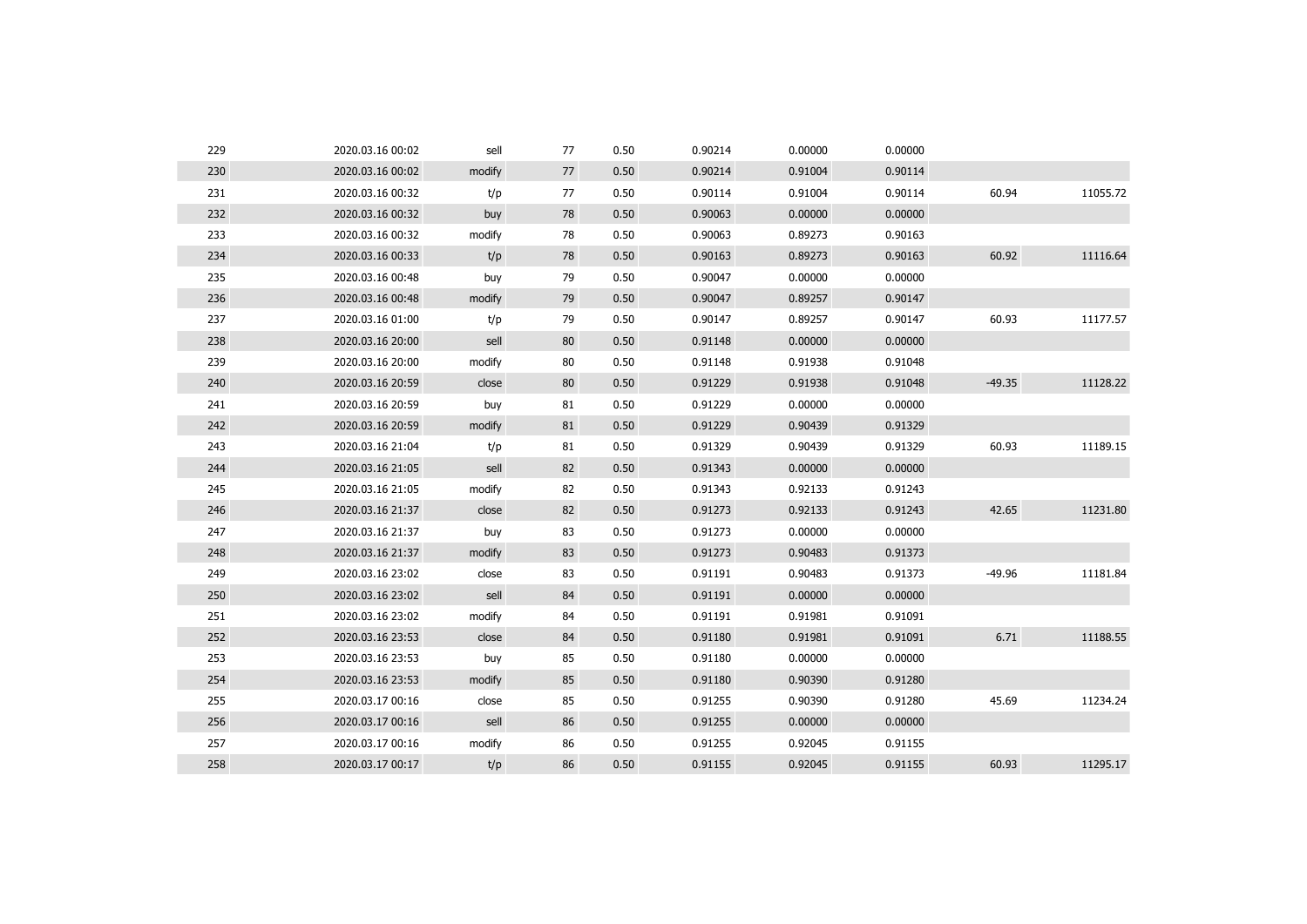| 259 | 2020.03.17 20:00 | buy    | 87 | 0.50 | 0.91043 | 0.00000 | 0.00000 |          |          |
|-----|------------------|--------|----|------|---------|---------|---------|----------|----------|
| 260 | 2020.03.17 20:00 | modify | 87 | 0.50 | 0.91043 | 0.90253 | 0.91143 |          |          |
| 261 | 2020.03.17 21:07 | close  | 87 | 0.50 | 0.90949 | 0.90253 | 0.91143 | $-57.27$ | 11237.90 |
| 262 | 2020.03.17 21:07 | sell   | 88 | 0.50 | 0.90949 | 0.00000 | 0.00000 |          |          |
| 263 | 2020.03.17 21:07 | modify | 88 | 0.50 | 0.90949 | 0.91739 | 0.90849 |          |          |
| 264 | 2020.03.17 21:40 | t/p    | 88 | 0.50 | 0.90849 | 0.91739 | 0.90849 | 60.93    | 11298.83 |
| 265 | 2020.03.17 21:42 | buy    | 89 | 0.50 | 0.90817 | 0.00000 | 0.00000 |          |          |
| 266 | 2020.03.17 21:42 | modify | 89 | 0.50 | 0.90817 | 0.90027 | 0.90917 |          |          |
| 267 | 2020.03.17 21:47 | t/p    | 89 | 0.50 | 0.90917 | 0.90027 | 0.90917 | 60.92    | 11359.75 |
| 268 | 2020.03.17 22:11 | sell   | 90 | 0.50 | 0.91005 | 0.00000 | 0.00000 |          |          |
| 269 | 2020.03.17 22:11 | modify | 90 | 0.50 | 0.91005 | 0.91795 | 0.90905 |          |          |
| 270 | 2020.03.17 23:17 | close  | 90 | 0.50 | 0.91028 | 0.91795 | 0.90905 | $-14.02$ | 11345.73 |
| 271 | 2020.03.17 23:17 | buy    | 91 | 0.50 | 0.91028 | 0.00000 | 0.00000 |          |          |
| 272 | 2020.03.17 23:17 | modify | 91 | 0.50 | 0.91028 | 0.90238 | 0.91128 |          |          |
| 273 | 2020.03.17 23:21 | t/p    | 91 | 0.50 | 0.91128 | 0.90238 | 0.91128 | 60.92    | 11406.65 |
| 274 | 2020.03.17 23:39 | sell   | 92 | 0.50 | 0.91166 | 0.00000 | 0.00000 |          |          |
| 275 | 2020.03.17 23:39 | modify | 92 | 0.50 | 0.91166 | 0.91956 | 0.91066 |          |          |
| 276 | 2020.03.18 01:34 | close  | 92 | 0.50 | 0.91109 | 0.91956 | 0.91066 | 34.73    | 11441.38 |
| 277 | 2020.03.18 20:00 | sell   | 93 | 0.50 | 0.93597 | 0.00000 | 0.00000 |          |          |
| 278 | 2020.03.18 20:00 | modify | 93 | 0.50 | 0.93597 | 0.94387 | 0.93497 |          |          |
| 279 | 2020.03.18 20:01 | t/p    | 93 | 0.50 | 0.93497 | 0.94387 | 0.93497 | 60.93    | 11502.31 |
| 280 | 2020.03.18 20:15 | sell   | 94 | 0.50 | 0.93826 | 0.00000 | 0.00000 |          |          |
| 281 | 2020.03.18 20:15 | modify | 94 | 0.50 | 0.93826 | 0.94616 | 0.93726 |          |          |
| 282 | 2020.03.18 20:18 | t/p    | 94 | 0.50 | 0.93726 | 0.94616 | 0.93726 | 60.94    | 11563.25 |
| 283 | 2020.03.18 20:30 | sell   | 95 | 0.50 | 0.93796 | 0.00000 | 0.00000 |          |          |
| 284 | 2020.03.18 20:30 | modify | 95 | 0.50 | 0.93796 | 0.94586 | 0.93696 |          |          |
| 285 | 2020.03.18 20:37 | t/p    | 95 | 0.50 | 0.93696 | 0.94586 | 0.93696 | 60.93    | 11624.18 |
| 286 | 2020.03.18 20:45 | buy    | 96 | 0.50 | 0.93570 | 0.00000 | 0.00000 |          |          |
| 287 | 2020.03.18 20:45 | modify | 96 | 0.50 | 0.93570 | 0.92780 | 0.93670 |          |          |
| 288 | 2020.03.18 21:01 | close  | 96 | 0.50 | 0.93595 | 0.92780 | 0.93670 | 15.23    | 11639.41 |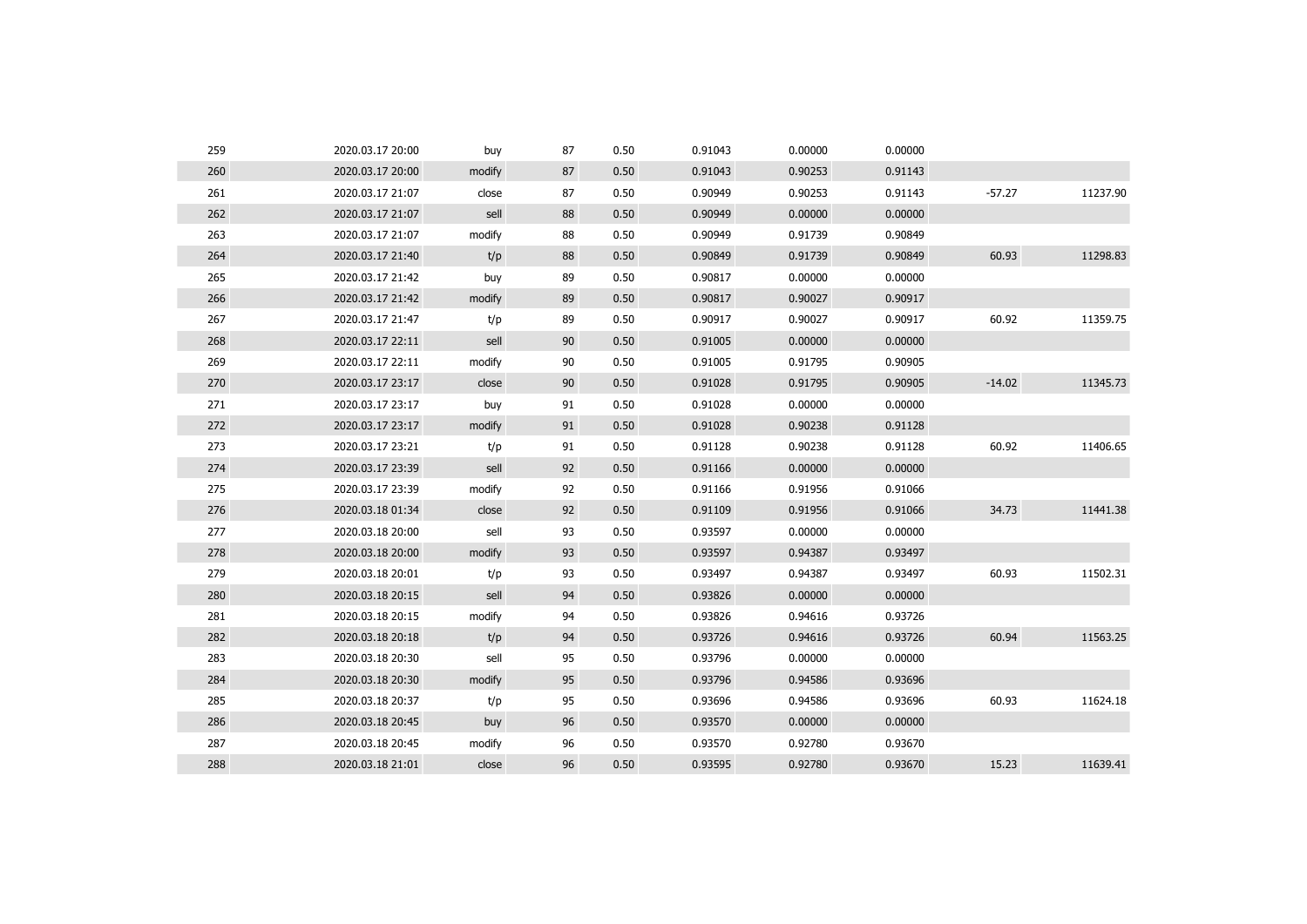| 289 | 2020.03.18 21:01 | sell   | 97  | 0.50 | 0.93595 | 0.00000 | 0.00000 |           |          |
|-----|------------------|--------|-----|------|---------|---------|---------|-----------|----------|
| 290 | 2020.03.18 21:01 | modify | 97  | 0.50 | 0.93595 | 0.94385 | 0.93495 |           |          |
| 291 | 2020.03.18 21:18 | close  | 97  | 0.50 | 0.93497 | 0.94385 | 0.93495 | 59.71     | 11699.12 |
| 292 | 2020.03.18 21:18 | buy    | 98  | 0.50 | 0.93497 | 0.00000 | 0.00000 |           |          |
| 293 | 2020.03.18 21:18 | modify | 98  | 0.50 | 0.93497 | 0.92707 | 0.93597 |           |          |
| 294 | 2020.03.18 21:21 | t/p    | 98  | 0.50 | 0.93597 | 0.92707 | 0.93597 | 60.92     | 11760.04 |
| 295 | 2020.03.18 21:38 | buy    | 99  | 0.50 | 0.93387 | 0.00000 | 0.00000 |           |          |
| 296 | 2020.03.18 21:38 | modify | 99  | 0.50 | 0.93387 | 0.92597 | 0.93487 |           |          |
| 297 | 2020.03.18 21:57 | close  | 99  | 0.50 | 0.93480 | 0.92597 | 0.93487 | 56.66     | 11816.70 |
| 298 | 2020.03.18 21:57 | sell   | 100 | 0.50 | 0.93480 | 0.00000 | 0.00000 |           |          |
| 299 | 2020.03.18 21:57 | modify | 100 | 0.50 | 0.93480 | 0.94270 | 0.93380 |           |          |
| 300 | 2020.03.18 23:04 | close  | 100 | 0.50 | 0.93945 | 0.94270 | 0.93380 | $-283.34$ | 11533.36 |
| 301 | 2020.03.18 23:04 | buy    | 101 | 0.50 | 0.93945 | 0.00000 | 0.00000 |           |          |
| 302 | 2020.03.18 23:04 | modify | 101 | 0.50 | 0.93945 | 0.93155 | 0.94045 |           |          |
| 303 | 2020.03.18 23:36 | t/p    | 101 | 0.50 | 0.94045 | 0.93155 | 0.94045 | 60.93     | 11594.29 |
| 304 | 2020.03.18 23:36 | sell   | 102 | 0.50 | 0.94047 | 0.00000 | 0.00000 |           |          |
| 305 | 2020.03.18 23:36 | modify | 102 | 0.50 | 0.94047 | 0.94837 | 0.93947 |           |          |
| 306 | 2020.03.18 23:47 | t/p    | 102 | 0.50 | 0.93947 | 0.94837 | 0.93947 | 60.93     | 11655.22 |
| 307 | 2020.03.18 23:47 | buy    | 103 | 0.50 | 0.93909 | 0.00000 | 0.00000 |           |          |
| 308 | 2020.03.18 23:47 | modify | 103 | 0.50 | 0.93909 | 0.93119 | 0.94009 |           |          |
| 309 | 2020.03.19 00:03 | t/p    | 103 | 0.50 | 0.94009 | 0.93119 | 0.94009 | 60.92     | 11716.14 |
| 310 | 2020.03.19 00:03 | sell   | 104 | 0.50 | 0.94933 | 0.00000 | 0.00000 |           |          |
| 311 | 2020.03.19 00:03 | modify | 104 | 0.50 | 0.94933 | 0.95723 | 0.94833 |           |          |
| 312 | 2020.03.19 00:04 | t/p    | 104 | 0.50 | 0.94833 | 0.95723 | 0.94833 | 60.93     | 11777.07 |
| 313 | 2020.03.19 00:21 | sell   | 105 | 0.50 | 0.94312 | 0.00000 | 0.00000 |           |          |
| 314 | 2020.03.19 00:21 | modify | 105 | 0.50 | 0.94312 | 0.95102 | 0.94212 |           |          |
| 315 | 2020.03.19 00:22 | t/p    | 105 | 0.50 | 0.94212 | 0.95102 | 0.94212 | 60.93     | 11838.00 |
| 316 | 2020.03.19 00:54 | sell   | 106 | 0.50 | 0.94191 | 0.00000 | 0.00000 |           |          |
| 317 | 2020.03.19 00:54 | modify | 106 | 0.50 | 0.94191 | 0.94981 | 0.94091 |           |          |
| 318 | 2020.03.19 01:09 | t/p    | 106 | 0.50 | 0.94091 | 0.94981 | 0.94091 | 60.93     | 11898.93 |
|     |                  |        |     |      |         |         |         |           |          |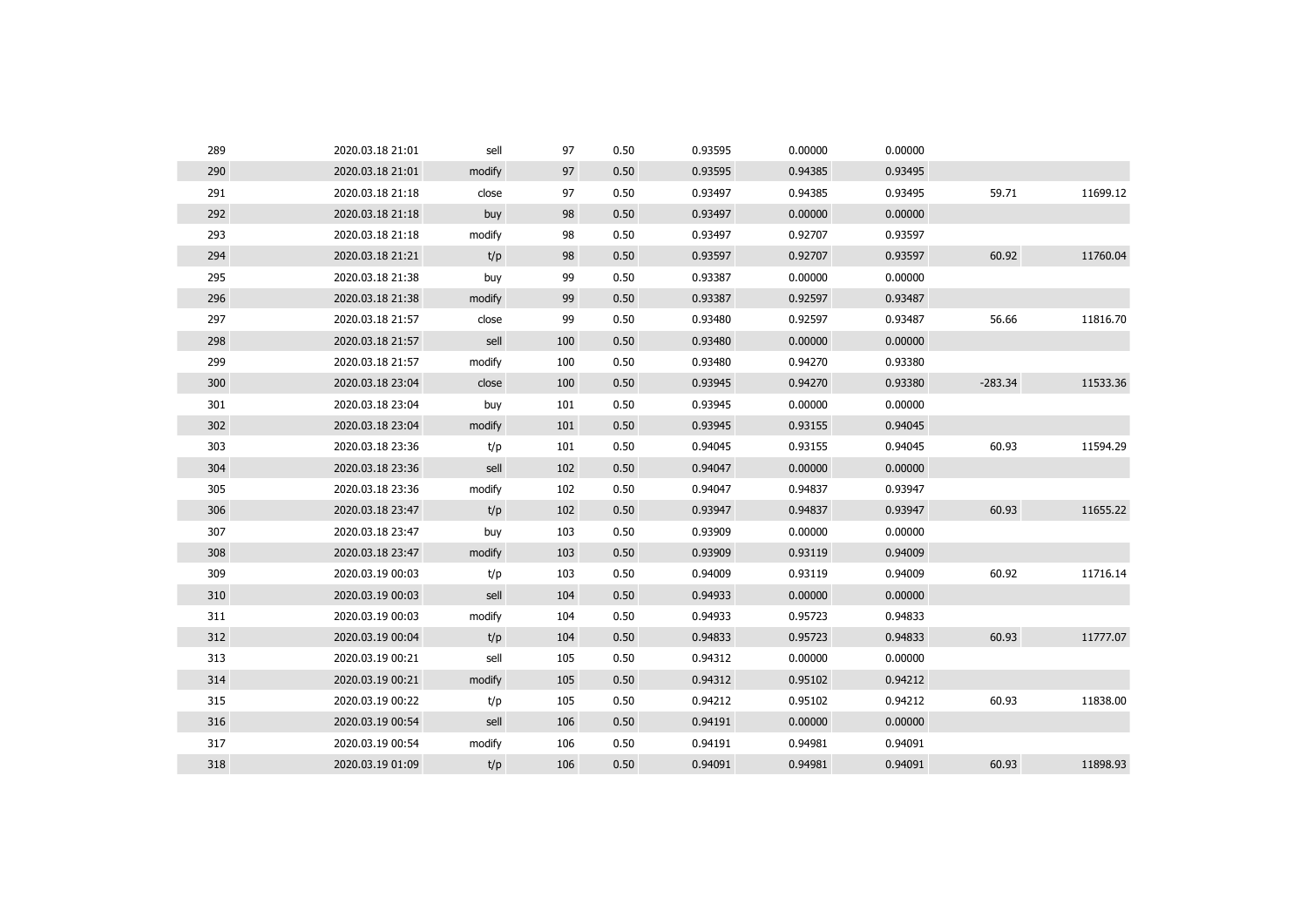| 319 | 2020.03.19 20:05 | sell   | 107 | 0.50 | 0.91821 | 0.00000 | 0.00000 |           |          |
|-----|------------------|--------|-----|------|---------|---------|---------|-----------|----------|
| 320 | 2020.03.19 20:05 | modify | 107 | 0.50 | 0.91821 | 0.92611 | 0.91721 |           |          |
| 321 | 2020.03.19 20:06 | t/p    | 107 | 0.50 | 0.91721 | 0.92611 | 0.91721 | 60.93     | 11959.86 |
| 322 | 2020.03.19 20:16 | sell   | 108 | 0.50 | 0.91856 | 0.00000 | 0.00000 |           |          |
| 323 | 2020.03.19 20:16 | modify | 108 | 0.50 | 0.91856 | 0.92646 | 0.91756 |           |          |
| 324 | 2020.03.19 20:18 | t/p    | 108 | 0.50 | 0.91756 | 0.92646 | 0.91756 | 60.94     | 12020.80 |
| 325 | 2020.03.19 20:30 | sell   | 109 | 0.50 | 0.91883 | 0.00000 | 0.00000 |           |          |
| 326 | 2020.03.19 20:30 | modify | 109 | 0.50 | 0.91883 | 0.92673 | 0.91783 |           |          |
| 327 | 2020.03.19 21:51 | s/l    | 109 | 0.50 | 0.92673 | 0.92673 | 0.91783 | $-481.37$ | 11539.43 |
| 328 | 2020.03.19 21:51 | sell   | 110 | 0.50 | 0.92653 | 0.00000 | 0.00000 |           |          |
| 329 | 2020.03.19 21:51 | modify | 110 | 0.50 | 0.92653 | 0.93443 | 0.92553 |           |          |
| 330 | 2020.03.19 21:55 | t/p    | 110 | 0.50 | 0.92553 | 0.93443 | 0.92553 | 60.93     | 11600.36 |
| 331 | 2020.03.19 22:00 | sell   | 111 | 0.50 | 0.92504 | 0.00000 | 0.00000 |           |          |
| 332 | 2020.03.19 22:00 | modify | 111 | 0.50 | 0.92504 | 0.93294 | 0.92404 |           |          |
| 333 | 2020.03.19 22:48 | close  | 111 | 0.50 | 0.92509 | 0.93294 | 0.92404 | $-3.05$   | 11597.31 |
| 334 | 2020.03.19 22:48 | buy    | 112 | 0.50 | 0.92509 | 0.00000 | 0.00000 |           |          |
| 335 | 2020.03.19 22:48 | modify | 112 | 0.50 | 0.92509 | 0.91719 | 0.92609 |           |          |
| 336 | 2020.03.19 23:02 | t/p    | 112 | 0.50 | 0.92609 | 0.91719 | 0.92609 | 60.92     | 11658.23 |
| 337 | 2020.03.19 23:04 | sell   | 113 | 0.50 | 0.92660 | 0.00000 | 0.00000 |           |          |
| 338 | 2020.03.19 23:04 | modify | 113 | 0.50 | 0.92660 | 0.93450 | 0.92560 |           |          |
| 339 | 2020.03.20 00:22 | close  | 113 | 0.50 | 0.92891 | 0.93450 | 0.92560 | $-140.76$ | 11517.47 |
| 340 | 2020.03.20 00:22 | buy    | 114 | 0.50 | 0.92891 | 0.00000 | 0.00000 |           |          |
| 341 | 2020.03.20 00:22 | modify | 114 | 0.50 | 0.92891 | 0.92101 | 0.92991 |           |          |
| 342 | 2020.03.20 01:02 | t/p    | 114 | 0.50 | 0.92991 | 0.92101 | 0.92991 | 60.93     | 11578.40 |
| 343 | 2020.03.20 20:00 | buy    | 115 | 0.50 | 0.90996 | 0.00000 | 0.00000 |           |          |
| 344 | 2020.03.20 20:00 | modify | 115 | 0.50 | 0.90996 | 0.90206 | 0.91096 |           |          |
| 345 | 2020.03.20 20:11 | t/p    | 115 | 0.50 | 0.91096 | 0.90206 | 0.91096 | 60.93     | 11639.33 |
| 346 | 2020.03.20 20:16 | buy    | 116 | 0.50 | 0.90982 | 0.00000 | 0.00000 |           |          |
| 347 | 2020.03.20 20:16 | modify | 116 | 0.50 | 0.90982 | 0.90192 | 0.91082 |           |          |
| 348 | 2020.03.20 20:20 | t/p    | 116 | 0.50 | 0.91082 | 0.90192 | 0.91082 | 60.93     | 11700.26 |
|     |                  |        |     |      |         |         |         |           |          |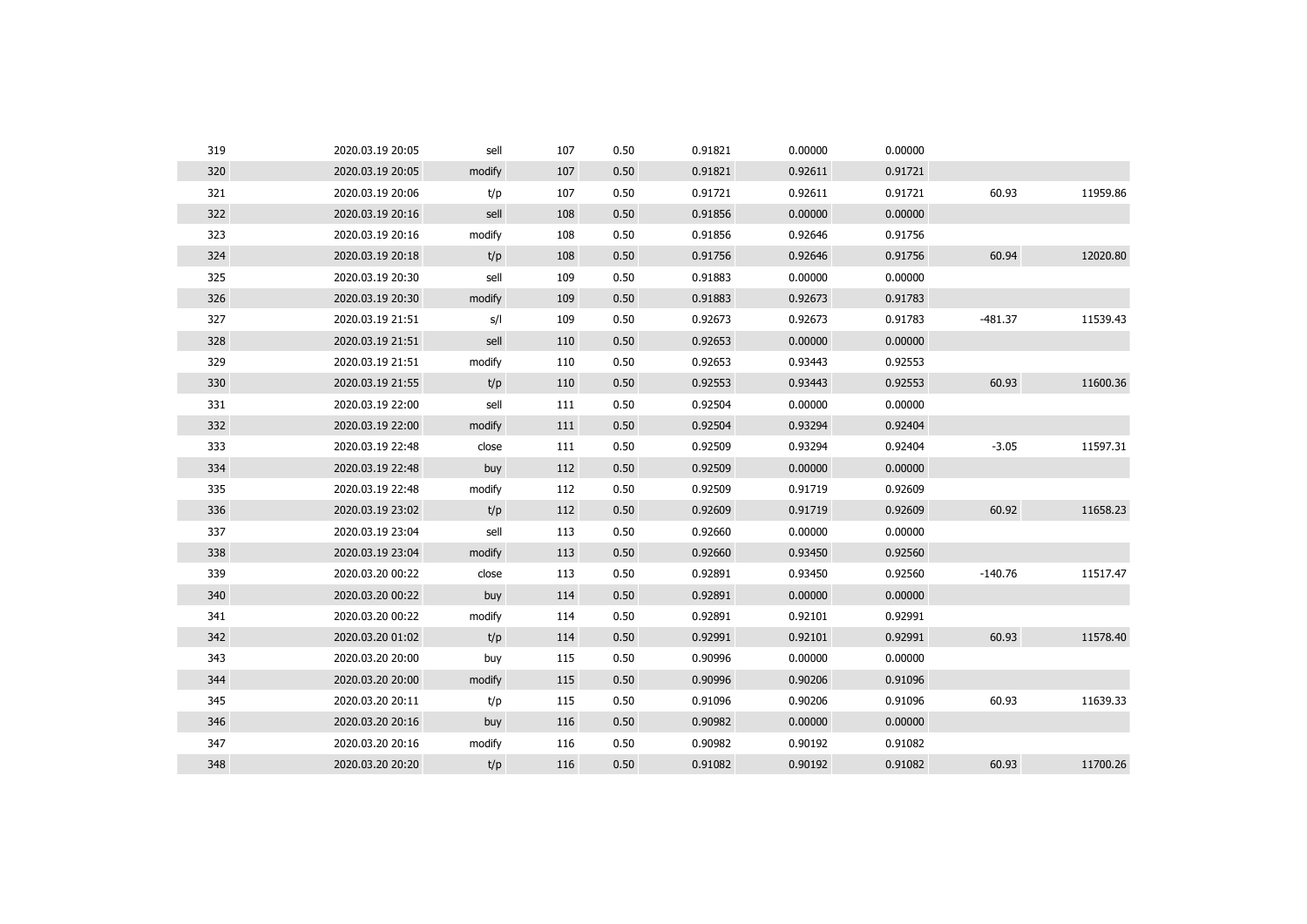| 349 | 2020.03.20 20:30 | sell   | 117 | 0.50 | 0.91208 | 0.00000 | 0.00000 |           |          |
|-----|------------------|--------|-----|------|---------|---------|---------|-----------|----------|
| 350 | 2020.03.20 20:30 | modify | 117 | 0.50 | 0.91208 | 0.91998 | 0.91108 |           |          |
| 351 | 2020.03.20 20:33 | t/p    | 117 | 0.50 | 0.91108 | 0.91998 | 0.91108 | 60.93     | 11761.19 |
| 352 | 2020.03.20 20:45 | sell   | 118 | 0.50 | 0.91715 | 0.00000 | 0.00000 |           |          |
| 353 | 2020.03.20 20:45 | modify | 118 | 0.50 | 0.91715 | 0.92505 | 0.91615 |           |          |
| 354 | 2020.03.20 20:46 | t/p    | 118 | 0.50 | 0.91615 | 0.92505 | 0.91615 | 60.93     | 11822.12 |
| 355 | 2020.03.20 21:00 | sell   | 119 | 0.50 | 0.91723 | 0.00000 | 0.00000 |           |          |
| 356 | 2020.03.20 21:00 | modify | 119 | 0.50 | 0.91723 | 0.92513 | 0.91623 |           |          |
| 357 | 2020.03.20 22:19 | close  | 119 | 0.50 | 0.91902 | 0.92513 | 0.91623 | $-109.07$ | 11713.05 |
| 358 | 2020.03.20 22:19 | buy    | 120 | 0.50 | 0.91902 | 0.00000 | 0.00000 |           |          |
| 359 | 2020.03.20 22:19 | modify | 120 | 0.50 | 0.91902 | 0.91112 | 0.92002 |           |          |
| 360 | 2020.03.20 22:20 | t/p    | 120 | 0.50 | 0.92002 | 0.91112 | 0.92002 | 60.92     | 11773.97 |
| 361 | 2020.03.20 22:30 | buy    | 121 | 0.50 | 0.91854 | 0.00000 | 0.00000 |           |          |
| 362 | 2020.03.20 22:30 | modify | 121 | 0.50 | 0.91854 | 0.91064 | 0.91954 |           |          |
| 363 | 2020.03.20 22:43 | t/p    | 121 | 0.50 | 0.91954 | 0.91064 | 0.91954 | 60.93     | 11834.90 |
| 364 | 2020.03.20 22:45 | sell   | 122 | 0.50 | 0.92062 | 0.00000 | 0.00000 |           |          |
| 365 | 2020.03.20 22:45 | modify | 122 | 0.50 | 0.92062 | 0.92852 | 0.91962 |           |          |
| 366 | 2020.03.20 23:39 | close  | 122 | 0.50 | 0.92061 | 0.92852 | 0.91962 | 0.61      | 11835.51 |
| 367 | 2020.03.20 23:39 | buy    | 123 | 0.50 | 0.92061 | 0.00000 | 0.00000 |           |          |
| 368 | 2020.03.20 23:39 | modify | 123 | 0.50 | 0.92061 | 0.91271 | 0.92161 |           |          |
| 369 | 2020.03.23 01:08 | close  | 123 | 0.50 | 0.91873 | 0.91271 | 0.92161 | $-114.53$ | 11720.98 |
| 370 | 2020.03.23 20:02 | sell   | 124 | 0.50 | 0.93703 | 0.00000 | 0.00000 |           |          |
| 371 | 2020.03.23 20:02 | modify | 124 | 0.50 | 0.93703 | 0.94493 | 0.93603 |           |          |
| 372 | 2020.03.23 20:14 | t/p    | 124 | 0.50 | 0.93603 | 0.94493 | 0.93603 | 60.93     | 11781.91 |
| 373 | 2020.03.23 20:16 | buy    | 125 | 0.50 | 0.93507 | 0.00000 | 0.00000 |           |          |
| 374 | 2020.03.23 20:16 | modify | 125 | 0.50 | 0.93507 | 0.92717 | 0.93607 |           |          |
| 375 | 2020.03.23 22:34 | close  | 125 | 0.50 | 0.93234 | 0.92717 | 0.93607 | $-166.32$ | 11615.59 |
| 376 | 2020.03.23 22:34 | sell   | 126 | 0.50 | 0.93234 | 0.00000 | 0.00000 |           |          |
| 377 | 2020.03.23 22:34 | modify | 126 | 0.50 | 0.93234 | 0.94024 | 0.93134 |           |          |
| 378 | 2020.03.23 23:20 | close  | 126 | 0.50 | 0.93210 | 0.94024 | 0.93134 | 14.63     | 11630.22 |
|     |                  |        |     |      |         |         |         |           |          |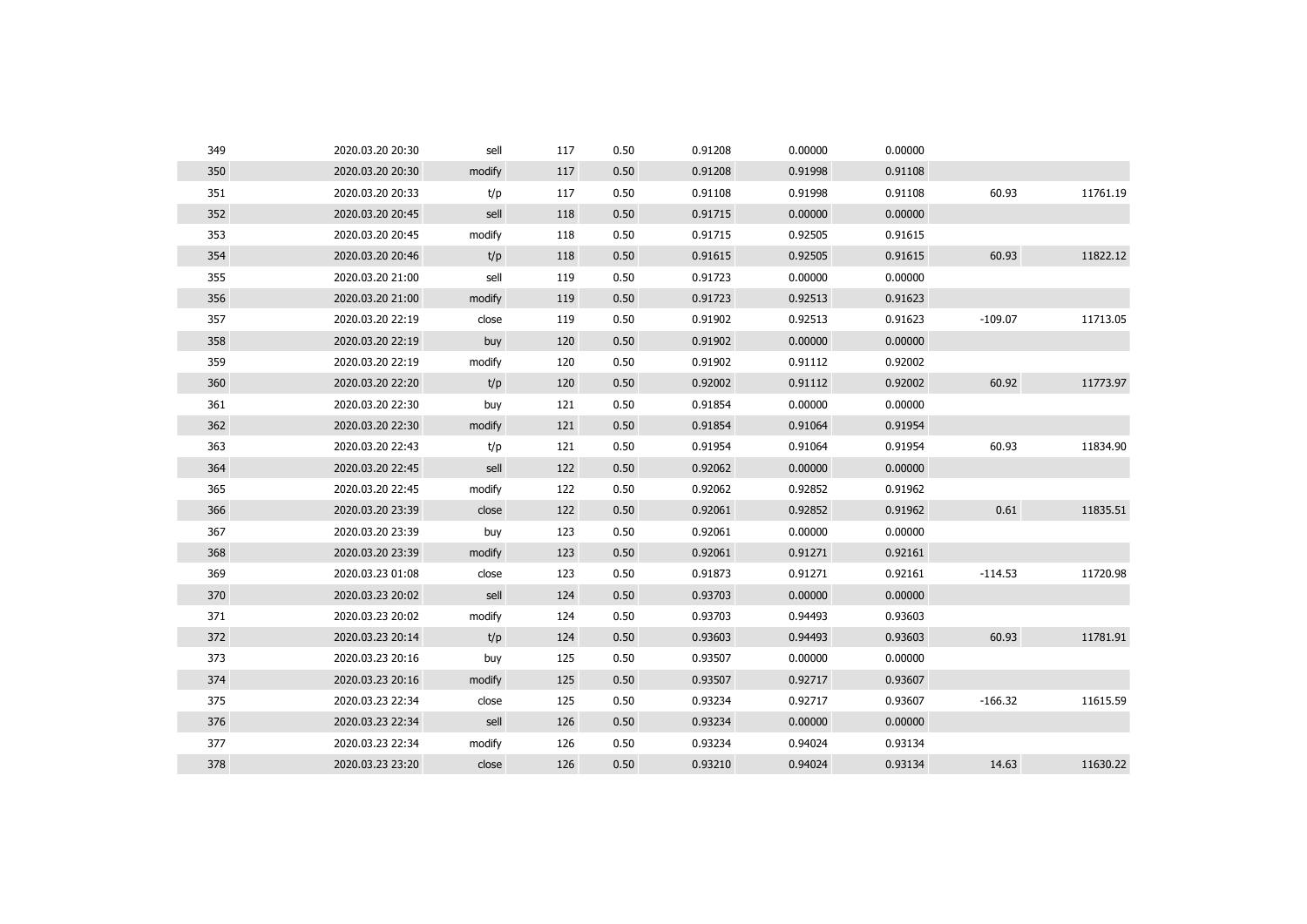| 379 | 2020.03.23 23:20 | buy    | 127 | 0.50 | 0.93210 | 0.00000 | 0.00000 |          |          |
|-----|------------------|--------|-----|------|---------|---------|---------|----------|----------|
| 380 | 2020.03.23 23:20 | modify | 127 | 0.50 | 0.93210 | 0.92420 | 0.93310 |          |          |
| 381 | 2020.03.23 23:27 | t/p    | 127 | 0.50 | 0.93310 | 0.92420 | 0.93310 | 60.92    | 11691.14 |
| 382 | 2020.03.23 23:39 | buy    | 128 | 0.50 | 0.93256 | 0.00000 | 0.00000 |          |          |
| 383 | 2020.03.23 23:39 | modify | 128 | 0.50 | 0.93256 | 0.92466 | 0.93356 |          |          |
| 384 | 2020.03.24 01:02 | close  | 128 | 0.50 | 0.93195 | 0.92466 | 0.93356 | $-37.16$ | 11653.98 |
| 385 | 2020.03.24 20:00 | buy    | 129 | 0.50 | 0.91700 | 0.00000 | 0.00000 |          |          |
| 386 | 2020.03.24 20:00 | modify | 129 | 0.50 | 0.91700 | 0.90910 | 0.91800 |          |          |
| 387 | 2020.03.24 20:49 | close  | 129 | 0.50 | 0.91650 | 0.90910 | 0.91800 | $-30.46$ | 11623.52 |
| 388 | 2020.03.24 20:49 | sell   | 130 | 0.50 | 0.91650 | 0.00000 | 0.00000 |          |          |
| 389 | 2020.03.24 20:49 | modify | 130 | 0.50 | 0.91650 | 0.92440 | 0.91550 |          |          |
| 390 | 2020.03.24 21:43 | close  | 130 | 0.50 | 0.91642 | 0.92440 | 0.91550 | 4.88     | 11628.40 |
| 391 | 2020.03.24 21:43 | buy    | 131 | 0.50 | 0.91642 | 0.00000 | 0.00000 |          |          |
| 392 | 2020.03.24 21:43 | modify | 131 | 0.50 | 0.91642 | 0.90852 | 0.91742 |          |          |
| 393 | 2020.03.24 22:28 | close  | 131 | 0.50 | 0.91690 | 0.90852 | 0.91742 | 29.24    | 11657.64 |
| 394 | 2020.03.24 22:28 | sell   | 132 | 0.50 | 0.91690 | 0.00000 | 0.00000 |          |          |
| 395 | 2020.03.24 22:28 | modify | 132 | 0.50 | 0.91690 | 0.92480 | 0.91590 |          |          |
| 396 | 2020.03.24 22:45 | t/p    | 132 | 0.50 | 0.91590 | 0.92480 | 0.91590 | 60.93    | 11718.57 |
| 397 | 2020.03.24 22:56 | sell   | 133 | 0.50 | 0.91683 | 0.00000 | 0.00000 |          |          |
| 398 | 2020.03.24 22:56 | modify | 133 | 0.50 | 0.91683 | 0.92473 | 0.91583 |          |          |
| 399 | 2020.03.24 23:50 | close  | 133 | 0.50 | 0.91678 | 0.92473 | 0.91583 | 3.04     | 11721.61 |
| 400 | 2020.03.24 23:50 | buy    | 134 | 0.50 | 0.91678 | 0.00000 | 0.00000 |          |          |
| 401 | 2020.03.24 23:50 | modify | 134 | 0.50 | 0.91678 | 0.90888 | 0.91778 |          |          |
| 402 | 2020.03.24 23:55 | t/p    | 134 | 0.50 | 0.91778 | 0.90888 | 0.91778 | 60.92    | 11782.53 |
| 403 | 2020.03.25 20:00 | buy    | 135 | 0.50 | 0.91680 | 0.00000 | 0.00000 |          |          |
| 404 | 2020.03.25 20:00 | modify | 135 | 0.50 | 0.91680 | 0.90890 | 0.91780 |          |          |
| 405 | 2020.03.25 20:10 | t/p    | 135 | 0.50 | 0.91780 | 0.90890 | 0.91780 | 60.92    | 11843.45 |
| 406 | 2020.03.25 20:15 | sell   | 136 | 0.50 | 0.91870 | 0.00000 | 0.00000 |          |          |
| 407 | 2020.03.25 20:15 | modify | 136 | 0.50 | 0.91870 | 0.92660 | 0.91770 |          |          |
| 408 | 2020.03.25 20:24 | t/p    | 136 | 0.50 | 0.91770 | 0.92660 | 0.91770 | 60.93    | 11904.38 |
|     |                  |        |     |      |         |         |         |          |          |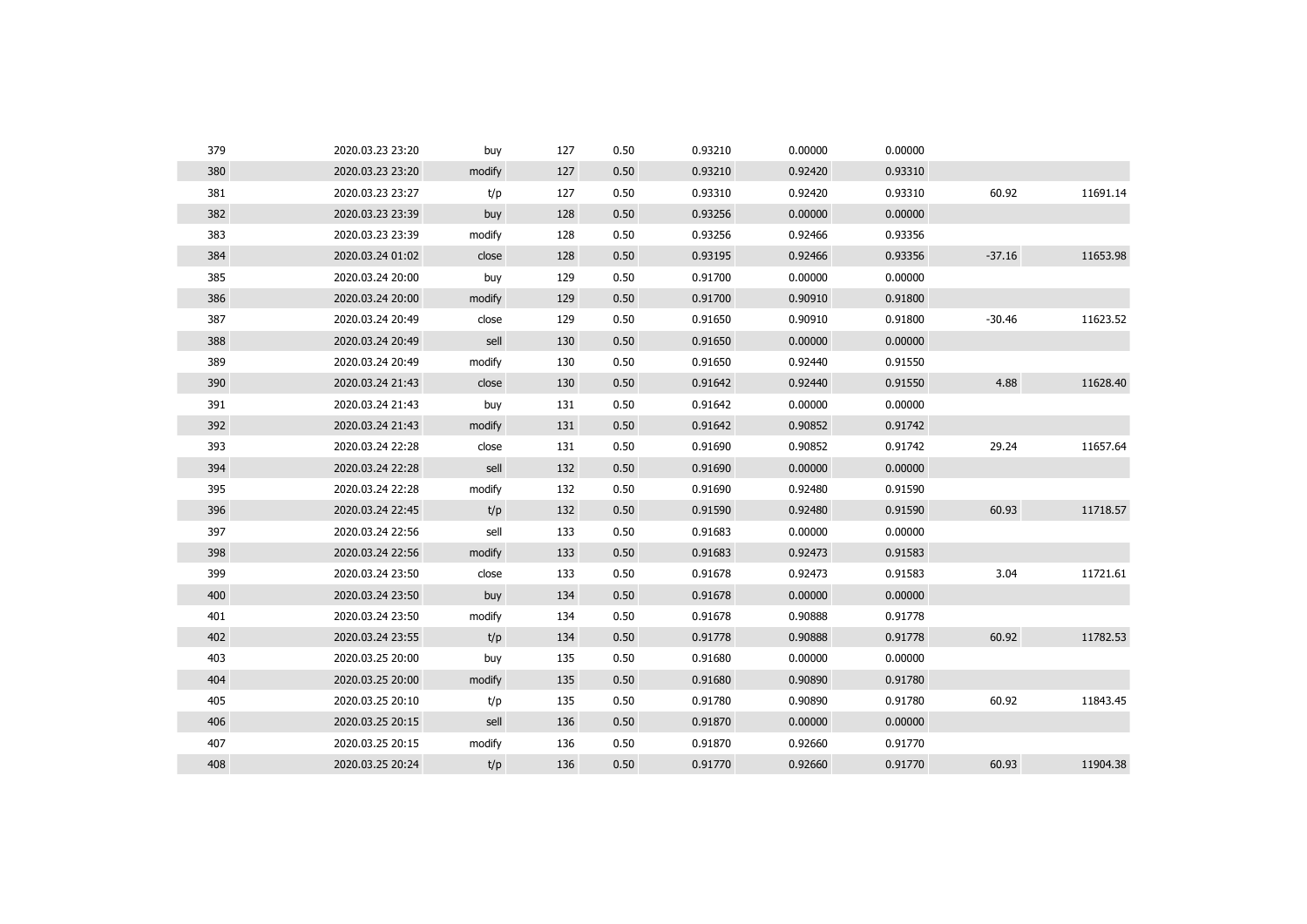| 409 | 2020.03.25 20:30 | sell   | 137 | 0.50 | 0.91850 | 0.00000 | 0.00000 |           |          |
|-----|------------------|--------|-----|------|---------|---------|---------|-----------|----------|
| 410 | 2020.03.25 20:30 | modify | 137 | 0.50 | 0.91850 | 0.92640 | 0.91750 |           |          |
| 411 | 2020.03.25 21:17 | close  | 137 | 0.50 | 0.91823 | 0.92640 | 0.91750 | 16.45     | 11920.83 |
| 412 | 2020.03.25 21:17 | buy    | 138 | 0.50 | 0.91823 | 0.00000 | 0.00000 |           |          |
| 413 | 2020.03.25 21:17 | modify | 138 | 0.50 | 0.91823 | 0.91033 | 0.91923 |           |          |
| 414 | 2020.03.25 22:51 | close  | 138 | 0.50 | 0.91584 | 0.91033 | 0.91923 | $-145.61$ | 11775.22 |
| 415 | 2020.03.25 22:51 | sell   | 139 | 0.50 | 0.91584 | 0.00000 | 0.00000 |           |          |
| 416 | 2020.03.25 22:51 | modify | 139 | 0.50 | 0.91584 | 0.92374 | 0.91484 |           |          |
| 417 | 2020.03.25 23:06 | close  | 139 | 0.50 | 0.91487 | 0.92374 | 0.91484 | 59.10     | 11834.32 |
| 418 | 2020.03.25 23:06 | buy    | 140 | 0.50 | 0.91487 | 0.00000 | 0.00000 |           |          |
| 419 | 2020.03.25 23:06 | modify | 140 | 0.50 | 0.91487 | 0.90697 | 0.91587 |           |          |
| 420 | 2020.03.25 23:21 | t/p    | 140 | 0.50 | 0.91587 | 0.90697 | 0.91587 | 60.92     | 11895.24 |
| 421 | 2020.03.25 23:27 | buy    | 141 | 0.50 | 0.91453 | 0.00000 | 0.00000 |           |          |
| 422 | 2020.03.25 23:27 | modify | 141 | 0.50 | 0.91453 | 0.90663 | 0.91553 |           |          |
| 423 | 2020.03.26 00:00 | t/p    | 141 | 0.50 | 0.91553 | 0.90663 | 0.91553 | 60.92     | 11956.16 |
| 424 | 2020.03.26 00:00 | sell   | 142 | 0.50 | 0.91718 | 0.00000 | 0.00000 |           |          |
| 425 | 2020.03.26 00:00 | modify | 142 | 0.50 | 0.91718 | 0.92508 | 0.91618 |           |          |
| 426 | 2020.03.26 00:45 | t/p    | 142 | 0.50 | 0.91618 | 0.92508 | 0.91618 | 60.93     | 12017.09 |
| 427 | 2020.03.26 20:01 | sell   | 143 | 0.50 | 0.90823 | 0.00000 | 0.00000 |           |          |
| 428 | 2020.03.26 20:01 | modify | 143 | 0.50 | 0.90823 | 0.91613 | 0.90723 |           |          |
| 429 | 2020.03.26 20:18 | t/p    | 143 | 0.50 | 0.90723 | 0.91613 | 0.90723 | 60.93     | 12078.02 |
| 430 | 2020.03.26 20:19 | buy    | 144 | 0.50 | 0.90703 | 0.00000 | 0.00000 |           |          |
| 431 | 2020.03.26 20:19 | modify | 144 | 0.50 | 0.90703 | 0.89913 | 0.90803 |           |          |
| 432 | 2020.03.26 21:01 | t/p    | 144 | 0.50 | 0.90803 | 0.89913 | 0.90803 | 60.92     | 12138.94 |
| 433 | 2020.03.26 21:07 | sell   | 145 | 0.50 | 0.90814 | 0.00000 | 0.00000 |           |          |
| 434 | 2020.03.26 21:07 | modify | 145 | 0.50 | 0.90814 | 0.91604 | 0.90714 |           |          |
| 435 | 2020.03.26 22:01 | close  | 145 | 0.50 | 0.90804 | 0.91604 | 0.90714 | 6.09      | 12145.03 |
| 436 | 2020.03.26 22:01 | buy    | 146 | 0.50 | 0.90804 | 0.00000 | 0.00000 |           |          |
| 437 | 2020.03.26 22:01 | modify | 146 | 0.50 | 0.90804 | 0.90014 | 0.90904 |           |          |
| 438 | 2020.03.26 23:15 | close  | 146 | 0.50 | 0.90573 | 0.90014 | 0.90904 | $-140.73$ | 12004.30 |
|     |                  |        |     |      |         |         |         |           |          |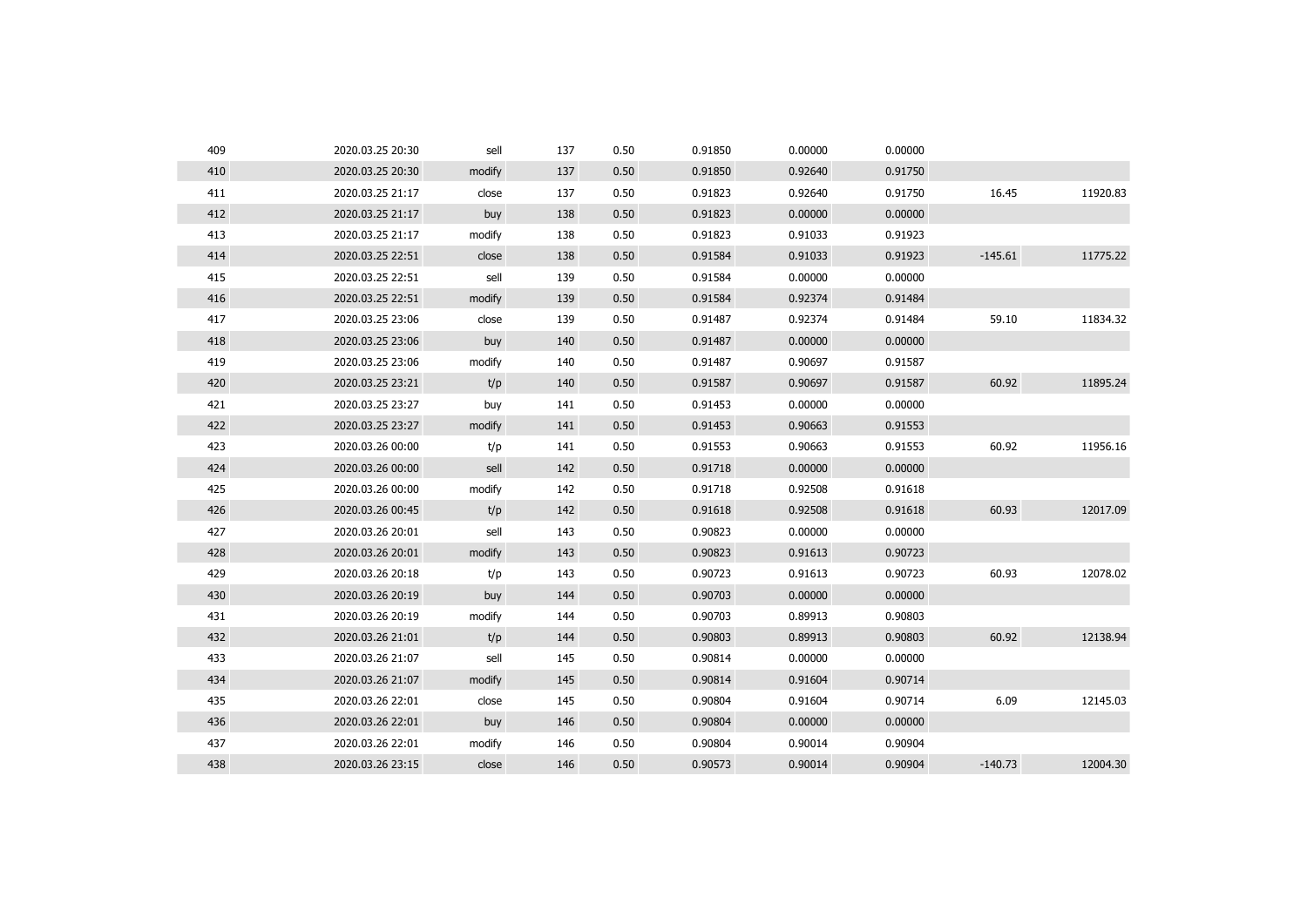| 439 | 2020.03.26 23:15 | sell   | 147 | 0.50 | 0.90573 | 0.00000 | 0.00000 |          |          |
|-----|------------------|--------|-----|------|---------|---------|---------|----------|----------|
| 440 | 2020.03.26 23:15 | modify | 147 | 0.50 | 0.90573 | 0.91363 | 0.90473 |          |          |
| 441 | 2020.03.26 23:20 | t/p    | 147 | 0.50 | 0.90473 | 0.91363 | 0.90473 | 60.93    | 12065.23 |
| 442 | 2020.03.26 23:34 | sell   | 148 | 0.50 | 0.90583 | 0.00000 | 0.00000 |          |          |
| 443 | 2020.03.26 23:34 | modify | 148 | 0.50 | 0.90583 | 0.91373 | 0.90483 |          |          |
| 444 | 2020.03.26 23:49 | t/p    | 148 | 0.50 | 0.90483 | 0.91373 | 0.90483 | 60.94    | 12126.17 |
| 445 | 2020.03.26 23:50 | buy    | 149 | 0.50 | 0.90466 | 0.00000 | 0.00000 |          |          |
| 446 | 2020.03.26 23:50 | modify | 149 | 0.50 | 0.90466 | 0.89676 | 0.90566 |          |          |
| 447 | 2020.03.27 00:13 | t/p    | 149 | 0.50 | 0.90566 | 0.89676 | 0.90566 | 60.92    | 12187.09 |
| 448 | 2020.03.27 00:13 | sell   | 150 | 0.50 | 0.90585 | 0.00000 | 0.00000 |          |          |
| 449 | 2020.03.27 00:13 | modify | 150 | 0.50 | 0.90585 | 0.91375 | 0.90485 |          |          |
| 450 | 2020.03.27 00:22 | t/p    | 150 | 0.50 | 0.90485 | 0.91375 | 0.90485 | 60.94    | 12248.03 |
| 451 | 2020.03.27 00:22 | buy    | 151 | 0.50 | 0.90449 | 0.00000 | 0.00000 |          |          |
| 452 | 2020.03.27 00:22 | modify | 151 | 0.50 | 0.90449 | 0.89659 | 0.90549 |          |          |
| 453 | 2020.03.27 00:42 | t/p    | 151 | 0.50 | 0.90549 | 0.89659 | 0.90549 | 60.93    | 12308.96 |
| 454 | 2020.03.27 00:42 | sell   | 152 | 0.50 | 0.90712 | 0.00000 | 0.00000 |          |          |
| 455 | 2020.03.27 00:42 | modify | 152 | 0.50 | 0.90712 | 0.91502 | 0.90612 |          |          |
| 456 | 2020.03.27 01:00 | t/p    | 152 | 0.50 | 0.90612 | 0.91502 | 0.90612 | 60.93    | 12369.89 |
| 457 | 2020.03.27 20:13 | sell   | 153 | 0.50 | 0.89322 | 0.00000 | 0.00000 |          |          |
| 458 | 2020.03.27 20:13 | modify | 153 | 0.50 | 0.89322 | 0.90112 | 0.89222 |          |          |
| 459 | 2020.03.27 21:01 | close  | 153 | 0.50 | 0.89333 | 0.90112 | 0.89222 | $-6.70$  | 12363.19 |
| 460 | 2020.03.27 21:01 | buy    | 154 | 0.50 | 0.89333 | 0.00000 | 0.00000 |          |          |
| 461 | 2020.03.27 21:01 | modify | 154 | 0.50 | 0.89333 | 0.88543 | 0.89433 |          |          |
| 462 | 2020.03.27 22:48 | close  | 154 | 0.50 | 0.89241 | 0.88543 | 0.89433 | $-56.05$ | 12307.14 |
| 463 | 2020.03.27 22:48 | sell   | 155 | 0.50 | 0.89241 | 0.00000 | 0.00000 |          |          |
| 464 | 2020.03.27 22:48 | modify | 155 | 0.50 | 0.89241 | 0.90031 | 0.89141 |          |          |
| 465 | 2020.03.27 22:53 | t/p    | 155 | 0.50 | 0.89141 | 0.90031 | 0.89141 | 60.93    | 12368.07 |
| 466 | 2020.03.27 23:00 | sell   | 156 | 0.50 | 0.89275 | 0.00000 | 0.00000 |          |          |
| 467 | 2020.03.27 23:00 | modify | 156 | 0.50 | 0.89275 | 0.90065 | 0.89175 |          |          |
| 468 | 2020.03.30 01:08 | close  | 156 | 0.50 | 0.89320 | 0.90065 | 0.89175 | $-27.42$ | 12340.65 |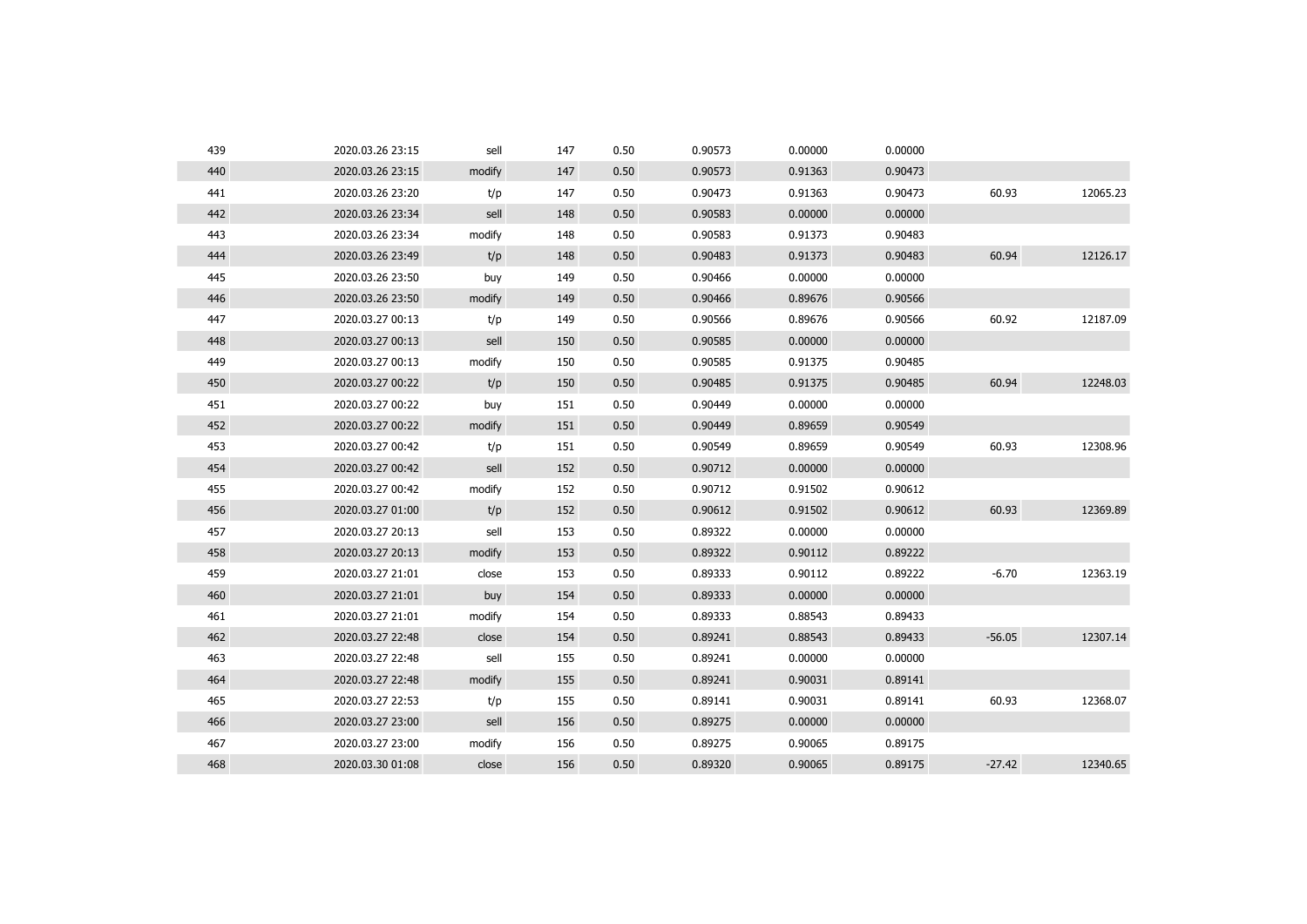| 469 | 2020.03.30 20:06 | sell   | 157 | 0.50 | 0.88996 | 0.00000 | 0.00000 |          |          |
|-----|------------------|--------|-----|------|---------|---------|---------|----------|----------|
| 470 | 2020.03.30 20:06 | modify | 157 | 0.50 | 0.88996 | 0.89786 | 0.88896 |          |          |
| 471 | 2020.03.30 21:52 | close  | 157 | 0.50 | 0.89024 | 0.89786 | 0.88896 | $-17.06$ | 12323.59 |
| 472 | 2020.03.30 21:52 | buy    | 158 | 0.50 | 0.89024 | 0.00000 | 0.00000 |          |          |
| 473 | 2020.03.30 21:52 | modify | 158 | 0.50 | 0.89024 | 0.88234 | 0.89124 |          |          |
| 474 | 2020.03.30 23:19 | t/p    | 158 | 0.50 | 0.89124 | 0.88234 | 0.89124 | 60.92    | 12384.51 |
| 475 | 2020.03.30 23:19 | sell   | 159 | 0.50 | 0.89127 | 0.00000 | 0.00000 |          |          |
| 476 | 2020.03.30 23:19 | modify | 159 | 0.50 | 0.89127 | 0.89917 | 0.89027 |          |          |
| 477 | 2020.03.30 23:32 | t/p    | 159 | 0.50 | 0.89027 | 0.89917 | 0.89027 | 60.93    | 12445.44 |
| 478 | 2020.03.30 23:42 | buy    | 160 | 0.50 | 0.88976 | 0.00000 | 0.00000 |          |          |
| 479 | 2020.03.30 23:42 | modify | 160 | 0.50 | 0.88976 | 0.88186 | 0.89076 |          |          |
| 480 | 2020.03.31 00:44 | t/p    | 160 | 0.50 | 0.89076 | 0.88186 | 0.89076 | 60.92    | 12506.36 |
| 481 | 2020.03.31 00:44 | sell   | 161 | 0.50 | 0.89197 | 0.00000 | 0.00000 |          |          |
| 482 | 2020.03.31 00:44 | modify | 161 | 0.50 | 0.89197 | 0.89987 | 0.89097 |          |          |
| 483 | 2020.03.31 00:51 | t/p    | 161 | 0.50 | 0.89097 | 0.89987 | 0.89097 | 60.93    | 12567.29 |
| 484 | 2020.03.31 00:51 | sell   | 162 | 0.50 | 0.89088 | 0.00000 | 0.00000 |          |          |
| 485 | 2020.03.31 00:51 | modify | 162 | 0.50 | 0.89088 | 0.89878 | 0.88988 |          |          |
| 486 | 2020.03.31 03:02 | close  | 162 | 0.50 | 0.89126 | 0.89878 | 0.88988 | $-23.15$ | 12544.14 |
| 487 | 2020.03.31 20:01 | sell   | 163 | 0.50 | 0.88560 | 0.00000 | 0.00000 |          |          |
| 488 | 2020.03.31 20:01 | modify | 163 | 0.50 | 0.88560 | 0.89350 | 0.88460 |          |          |
| 489 | 2020.03.31 21:53 | close  | 163 | 0.50 | 0.88591 | 0.89350 | 0.88460 | $-18.89$ | 12525.25 |
| 490 | 2020.03.31 21:53 | buy    | 164 | 0.50 | 0.88591 | 0.00000 | 0.00000 |          |          |
| 491 | 2020.03.31 21:53 | modify | 164 | 0.50 | 0.88591 | 0.87801 | 0.88691 |          |          |
| 492 | 2020.03.31 22:41 | t/p    | 164 | 0.50 | 0.88691 | 0.87801 | 0.88691 | 60.93    | 12586.18 |
| 493 | 2020.03.31 22:41 | sell   | 165 | 0.50 | 0.88705 | 0.00000 | 0.00000 |          |          |
| 494 | 2020.03.31 22:41 | modify | 165 | 0.50 | 0.88705 | 0.89495 | 0.88605 |          |          |
| 495 | 2020.04.01 00:06 | close  | 165 | 0.50 | 0.88633 | 0.89495 | 0.88605 | 43.87    | 12630.05 |
| 496 | 2020.04.01 00:06 | buy    | 166 | 0.50 | 0.88633 | 0.00000 | 0.00000 |          |          |
| 497 | 2020.04.01 00:06 | modify | 166 | 0.50 | 0.88633 | 0.87843 | 0.88733 |          |          |
| 498 | 2020.04.01 00:12 | t/p    | 166 | 0.50 | 0.88733 | 0.87843 | 0.88733 | 60.93    | 12690.98 |
|     |                  |        |     |      |         |         |         |          |          |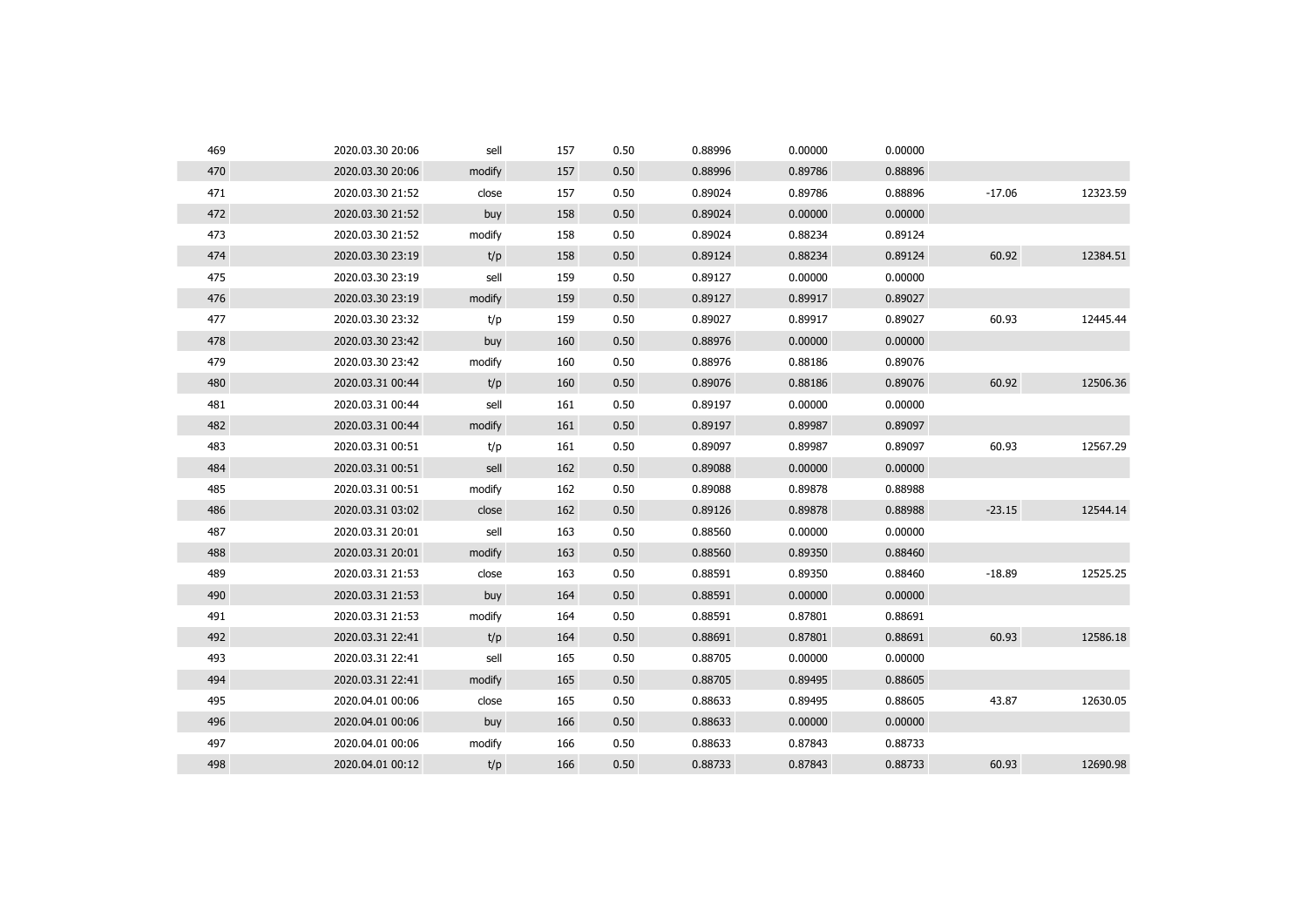| 499 | 2020.04.01 21:40 | sell   | 167 | 0.50 | 0.88210 | 0.00000 | 0.00000 |           |          |
|-----|------------------|--------|-----|------|---------|---------|---------|-----------|----------|
| 500 | 2020.04.01 21:40 | modify | 167 | 0.50 | 0.88210 | 0.89000 | 0.88110 |           |          |
| 501 | 2020.04.02 00:11 | close  | 167 | 0.50 | 0.88439 | 0.89000 | 0.88110 | $-139.53$ | 12551.45 |
| 502 | 2020.04.02 00:11 | buy    | 168 | 0.50 | 0.88439 | 0.00000 | 0.00000 |           |          |
| 503 | 2020.04.02 00:11 | modify | 168 | 0.50 | 0.88439 | 0.87649 | 0.88539 |           |          |
| 504 | 2020.04.02 10:25 | close  | 168 | 0.50 | 0.88229 | 0.87649 | 0.88539 | $-127.94$ | 12423.51 |
| 505 | 2020.04.02 20:57 | buy    | 169 | 0.50 | 0.87610 | 0.00000 | 0.00000 |           |          |
| 506 | 2020.04.02 20:57 | modify | 169 | 0.50 | 0.87610 | 0.86820 | 0.87710 |           |          |
| 507 | 2020.04.02 23:55 | close  | 169 | 0.50 | 0.87588 | 0.86820 | 0.87710 | $-13.40$  | 12410.11 |
| 508 | 2020.04.02 23:55 | sell   | 170 | 0.50 | 0.87588 | 0.00000 | 0.00000 |           |          |
| 509 | 2020.04.02 23:55 | modify | 170 | 0.50 | 0.87588 | 0.88378 | 0.87488 |           |          |
| 510 | 2020.04.03 00:21 | t/p    | 170 | 0.50 | 0.87488 | 0.88378 | 0.87488 | 60.93     | 12471.04 |
| 511 | 2020.04.03 00:49 | buy    | 171 | 0.50 | 0.87434 | 0.00000 | 0.00000 |           |          |
| 512 | 2020.04.03 00:49 | modify | 171 | 0.50 | 0.87434 | 0.86644 | 0.87534 |           |          |
| 513 | 2020.04.03 01:04 | t/p    | 171 | 0.50 | 0.87534 | 0.86644 | 0.87534 | 60.92     | 12531.96 |
| 514 | 2020.04.03 20:58 | buy    | 172 | 0.50 | 0.88116 | 0.00000 | 0.00000 |           |          |
| 515 | 2020.04.03 20:58 | modify | 172 | 0.50 | 0.88116 | 0.87326 | 0.88216 |           |          |
| 516 | 2020.04.03 22:13 | close  | 172 | 0.50 | 0.88153 | 0.87326 | 0.88216 | 22.54     | 12554.50 |
| 517 | 2020.04.03 22:13 | sell   | 173 | 0.50 | 0.88153 | 0.00000 | 0.00000 |           |          |
| 518 | 2020.04.03 22:13 | modify | 173 | 0.50 | 0.88153 | 0.88943 | 0.88053 |           |          |
| 519 | 2020.04.03 23:42 | close  | 173 | 0.50 | 0.88079 | 0.88943 | 0.88053 | 45.09     | 12599.59 |
| 520 | 2020.04.03 23:42 | buy    | 174 | 0.50 | 0.88079 | 0.00000 | 0.00000 |           |          |
| 521 | 2020.04.03 23:42 | modify | 174 | 0.50 | 0.88079 | 0.87289 | 0.88179 |           |          |
| 522 | 2020.04.06 00:02 | t/p    | 174 | 0.50 | 0.88179 | 0.87289 | 0.88179 | 60.92     | 12660.51 |
| 523 | 2020.04.06 00:02 | sell   | 175 | 0.50 | 0.88286 | 0.00000 | 0.00000 |           |          |
| 524 | 2020.04.06 00:02 | modify | 175 | 0.50 | 0.88286 | 0.89076 | 0.88186 |           |          |
| 525 | 2020.04.06 01:01 | close  | 175 | 0.50 | 0.88286 | 0.89076 | 0.88186 | 0.00      | 12660.51 |
| 526 | 2020.04.06 20:43 | buy    | 176 | 0.50 | 0.87695 | 0.00000 | 0.00000 |           |          |
| 527 | 2020.04.06 20:43 | modify | 176 | 0.50 | 0.87695 | 0.86905 | 0.87795 |           |          |
| 528 | 2020.04.06 22:10 | t/p    | 176 | 0.50 | 0.87795 | 0.86905 | 0.87795 | 60.93     | 12721.44 |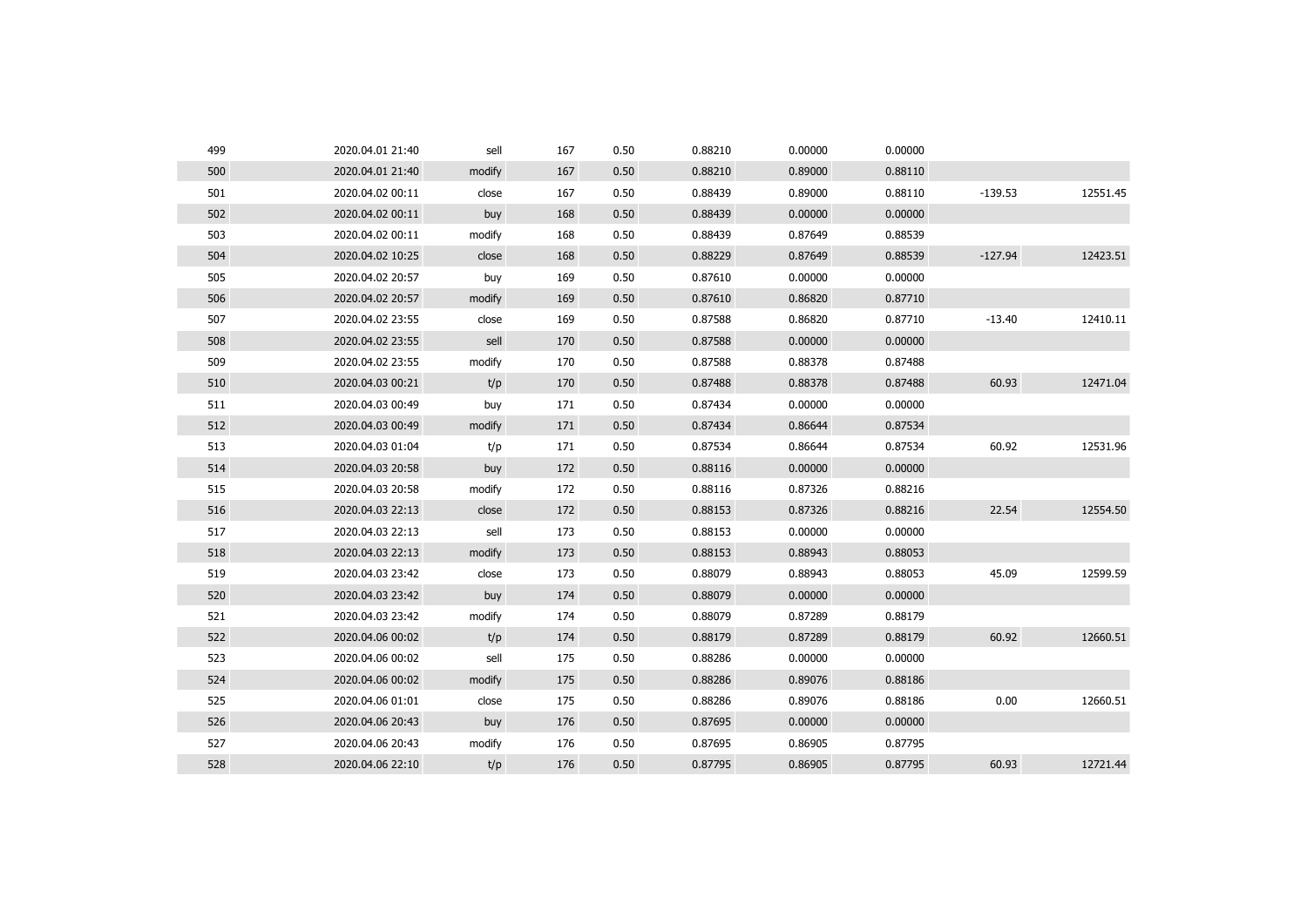| 529 | 2020.04.06 22:10 | sell   | 177 | 0.50 | 0.87806 | 0.00000 | 0.00000 |           |          |
|-----|------------------|--------|-----|------|---------|---------|---------|-----------|----------|
| 530 | 2020.04.06 22:10 | modify | 177 | 0.50 | 0.87806 | 0.88596 | 0.87706 |           |          |
| 531 | 2020.04.07 01:20 | s/l    | 177 | 0.50 | 0.88596 | 0.88596 | 0.87706 | $-481.37$ | 12240.07 |
| 532 | 2020.04.07 20:06 | sell   | 178 | 0.50 | 0.88396 | 0.00000 | 0.00000 |           |          |
| 533 | 2020.04.07 20:06 | modify | 178 | 0.50 | 0.88396 | 0.89186 | 0.88296 |           |          |
| 534 | 2020.04.07 20:47 | t/p    | 178 | 0.50 | 0.88296 | 0.89186 | 0.88296 | 60.93     | 12301.00 |
| 535 | 2020.04.07 20:47 | buy    | 179 | 0.50 | 0.88274 | 0.00000 | 0.00000 |           |          |
| 536 | 2020.04.07 20:47 | modify | 179 | 0.50 | 0.88274 | 0.87484 | 0.88374 |           |          |
| 537 | 2020.04.07 21:40 | t/p    | 179 | 0.50 | 0.88374 | 0.87484 | 0.88374 | 60.92     | 12361.92 |
| 538 | 2020.04.07 23:05 | buy    | 180 | 0.50 | 0.88297 | 0.00000 | 0.00000 |           |          |
| 539 | 2020.04.07 23:05 | modify | 180 | 0.50 | 0.88297 | 0.87507 | 0.88397 |           |          |
| 540 | 2020.04.08 10:00 | close  | 180 | 0.50 | 0.88227 | 0.87507 | 0.88397 | $-42.64$  | 12319.28 |
| 541 | 2020.04.08 20:39 | sell   | 181 | 0.50 | 0.87623 | 0.00000 | 0.00000 |           |          |
| 542 | 2020.04.08 20:39 | modify | 181 | 0.50 | 0.87623 | 0.88413 | 0.87523 |           |          |
| 543 | 2020.04.08 23:59 | close  | 181 | 0.50 | 0.87615 | 0.88413 | 0.87523 | 4.87      | 12324.15 |
| 544 | 2020.04.08 23:59 | buy    | 182 | 0.50 | 0.87615 | 0.00000 | 0.00000 |           |          |
| 545 | 2020.04.08 23:59 | modify | 182 | 0.50 | 0.87615 | 0.86825 | 0.87715 |           |          |
| 546 | 2020.04.09 07:52 | t/p    | 182 | 0.50 | 0.87715 | 0.86825 | 0.87715 | 60.92     | 12385.07 |
| 547 | 2020.04.09 20:52 | buy    | 183 | 0.50 | 0.87719 | 0.00000 | 0.00000 |           |          |
| 548 | 2020.04.09 20:52 | modify | 183 | 0.50 | 0.87719 | 0.86929 | 0.87819 |           |          |
| 549 | 2020.04.09 23:49 | close  | 183 | 0.50 | 0.87763 | 0.86929 | 0.87819 | 26.80     | 12411.87 |
| 550 | 2020.04.09 23:49 | sell   | 184 | 0.50 | 0.87763 | 0.00000 | 0.00000 |           |          |
| 551 | 2020.04.09 23:49 | modify | 184 | 0.50 | 0.87763 | 0.88553 | 0.87663 |           |          |
| 552 | 2020.04.09 23:56 | t/p    | 184 | 0.50 | 0.87663 | 0.88553 | 0.87663 | 60.93     | 12472.80 |
| 553 | 2020.04.10 00:21 | buy    | 185 | 0.50 | 0.87554 | 0.00000 | 0.00000 |           |          |
| 554 | 2020.04.10 00:21 | modify | 185 | 0.50 | 0.87554 | 0.86764 | 0.87654 |           |          |
| 555 | 2020.04.10 01:00 | t/p    | 185 | 0.50 | 0.87654 | 0.86764 | 0.87654 | 60.93     | 12533.73 |
| 556 | 2020.04.13 00:02 | sell   | 186 | 0.50 | 0.87837 | 0.00000 | 0.00000 |           |          |
| 557 | 2020.04.13 00:02 | modify | 186 | 0.50 | 0.87837 | 0.88627 | 0.87737 |           |          |
| 558 | 2020.04.13 00:23 | t/p    | 186 | 0.50 | 0.87737 | 0.88627 | 0.87737 | 60.93     | 12594.66 |